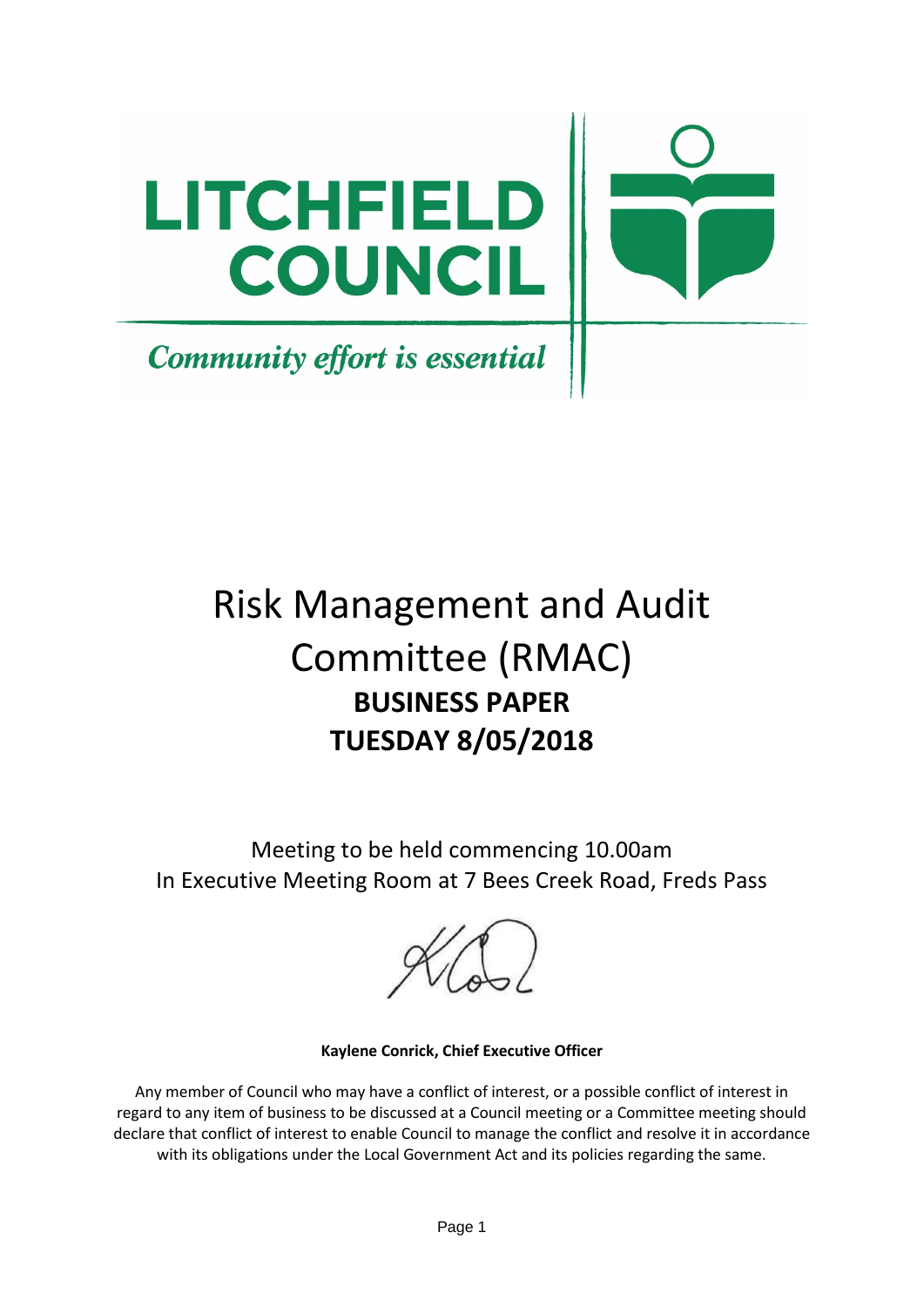



# LITCHFIELD COUNCIL RMAC MEETING

**Notice of Meeting to be held in the Council Chambers, Litchfield** Kaylene Conrick **on Tuesday, 8 May 2018 at 10.00am Chief Executive Officer**

| <b>Number</b> |            | <b>Agenda Item</b>                            | Page           |  |
|---------------|------------|-----------------------------------------------|----------------|--|
| $\mathbf{1}$  |            | <b>Opening of Meeting</b>                     | $\mathbf{1}$   |  |
| 2             |            | Apologies and Leave of Absence                | $\mathbf{1}$   |  |
| 3             |            | <b>Disclosures of Interest</b>                | $\mathbf{1}$   |  |
| 4             |            | <b>Confirmation of Minutes</b>                | $\overline{1}$ |  |
| 5             |            | <b>Business Arising from the Minutes</b>      |                |  |
|               | 6.1        | <b>Action Sheet</b>                           | 04-05          |  |
| 6             |            | <b>Presentations</b>                          | 00             |  |
|               | <b>NIL</b> |                                               |                |  |
| 7             |            | <b>Accepting or Declining Late Items</b>      | 00             |  |
| 8             |            | <b>Officers Reports</b>                       | 00             |  |
|               | 8.1        | <b>Risk Register Review</b>                   | $07 - 15$      |  |
|               | 8.2        | <b>Internal Audit Plan</b>                    | $16 - 18$      |  |
|               | 8.3        | Records Management Improvement Plan - Update  | 19-21          |  |
| 9             |            | <b>Other Business</b>                         | 22             |  |
| 10            |            | <b>Confidential Items</b>                     | 22             |  |
|               | 10.1       | Waste Transportation Contract - Tender Report | $00 - 00$      |  |
|               | 10.2       | External Auditor Engagement letter            | $00 - 00$      |  |
| 11            |            | <b>Close of Meeting</b>                       | 22             |  |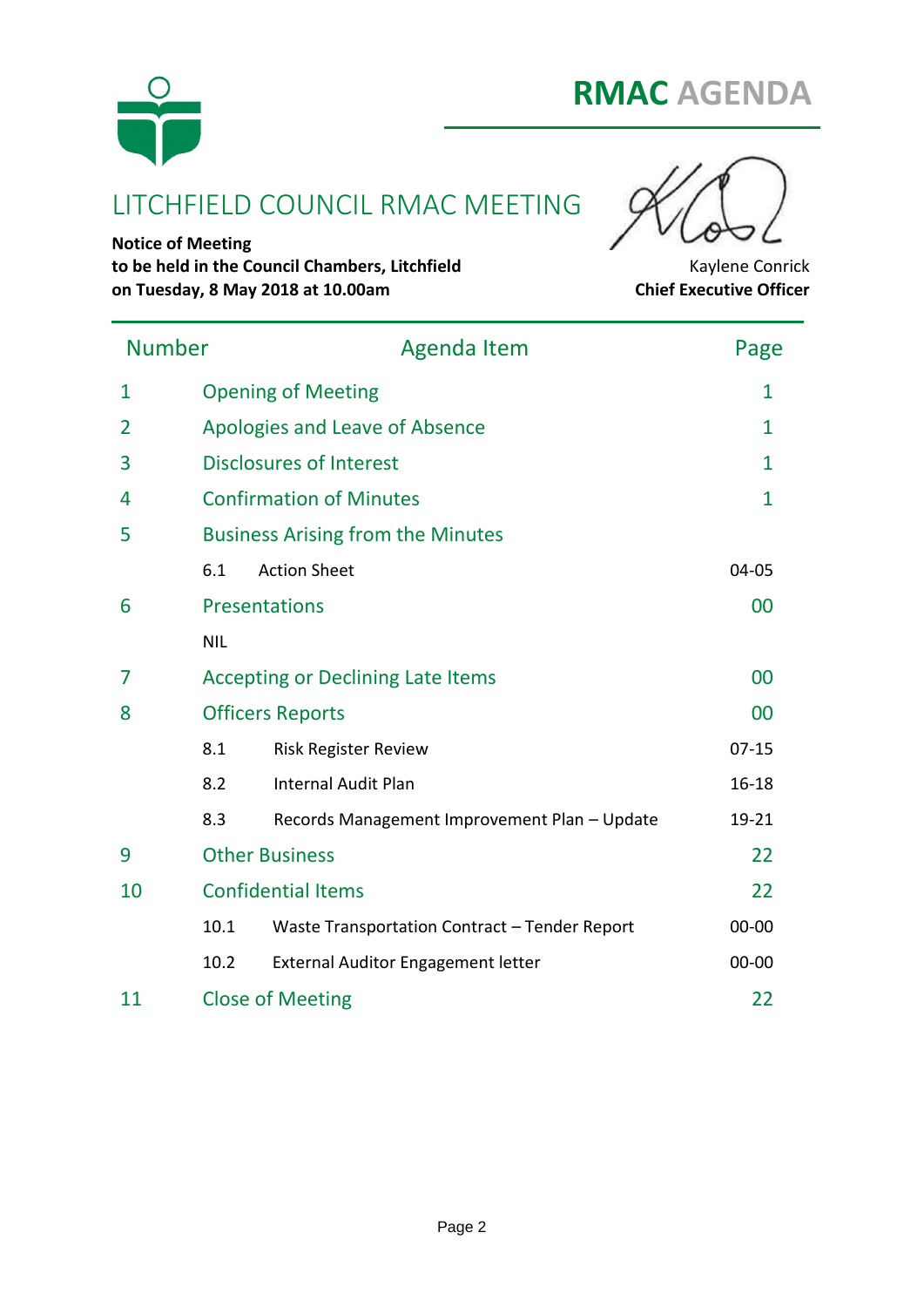#### 1. Opening of meeting

#### 2. Apologies and Leaves of Absence

#### 3. Disclosure of Interests

Any member of the RMAC who may have a conflict of interest, or a possible conflict of interest regarding any item of business to be discussed at the RMAC meeting should declare that conflict of interest to enable Council to manage the conflict and resolve it in accordance with its obligations under the Local Government Act and its policies regarding the same.

#### 4. Confirmation of Minutes

THAT the full minutes of the Risk Management and Internal Audit Committee Meeting held Tuesday 8 August 2017, 5 pages, be confirmed

Minutes have been distributed under separate cover and are publicly available on Council's website http://www.litchfield.nt.gov.au/council/committees or in hard copy by request.

#### 5. Business Arising from the minutes

THAT Council receives and notes the Action Sheet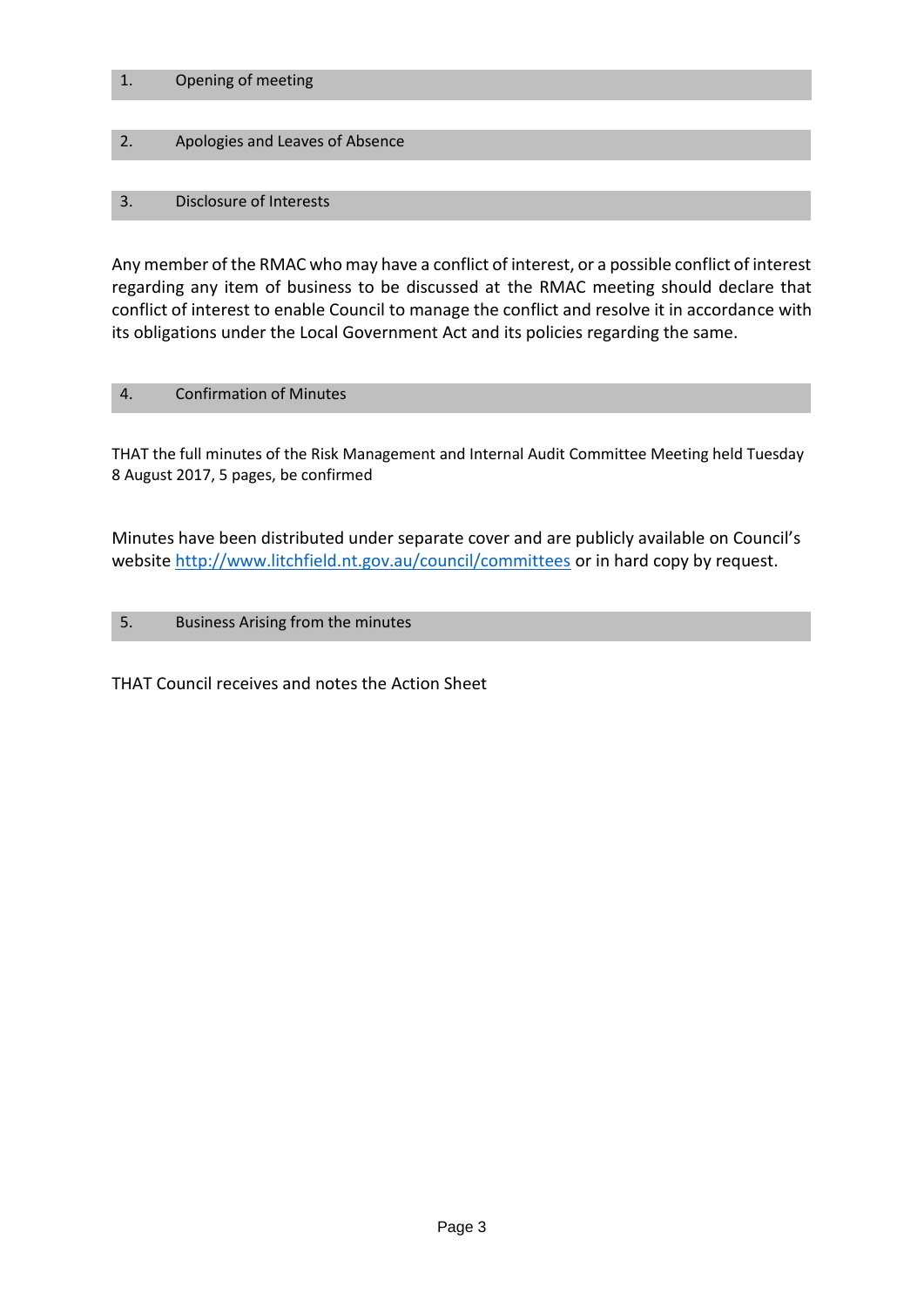| <b>Meeting</b><br><b>Date</b> | <b>Agenda Item &amp; Resolution</b>                                                                                                                                                                                                                                                                                                                                                                                                                 | <b>Action</b><br><b>Officer</b> | <b>Status</b>                                                                                                                                                                                                                                                                                                                                                                                    |
|-------------------------------|-----------------------------------------------------------------------------------------------------------------------------------------------------------------------------------------------------------------------------------------------------------------------------------------------------------------------------------------------------------------------------------------------------------------------------------------------------|---------------------------------|--------------------------------------------------------------------------------------------------------------------------------------------------------------------------------------------------------------------------------------------------------------------------------------------------------------------------------------------------------------------------------------------------|
| 6 February<br>2018            | Internal Audit Plan<br>11.1<br>THAT the RMAC<br>1. endorses the internal audit plan for 2018/2019 of;<br>a. Audit of Councils processes related to traffic<br>management of Council commissioned works<br>b. Audit of Councils payroll processes, and<br>c. Audit of Mobile Work Force work health and safety<br>procedures and practices.<br>2. Recommends an appropriate budget allocation in the<br>2018/19 Municipal Plan.                      | Gov &<br>Risk<br>Advisor        | A budget allocation of \$30,000 has been proposed for 2018-<br>2019                                                                                                                                                                                                                                                                                                                              |
| 6 February<br>2018            | Records Management Improvement Plan<br>11.3<br>THAT the RMAC<br>1. Note the records management improvement plan is not<br>progressing<br>2. Request a report at the next meeting regarding progress<br>3. Highlight that due to the inability to recruit Records<br>Management resources the control rating in the<br>"Inadequate Records Management Processes" risk profile<br>remains "Inadequate", with an overall risk rating of<br>"Moderate". | Gov &<br>Risk<br>Advisor        | Report presented in this agenda                                                                                                                                                                                                                                                                                                                                                                  |
| 6 February<br>2018            | 13.4 Internal Audit - Work Permit Processes.<br>THAT the RMAC:<br>1. Note the internal audit report on Councils works<br>permit processes<br>2. Receive and note the status report on<br>recommendations from the Work Permit Processes<br>Report, October 2017; and                                                                                                                                                                                | Gov &<br>Risk<br>Advisor        | As per communication from th Acting Director of<br>Infrastructure and Works, implementation of these actions has<br>been put on hold due to the resignation of the Director of<br>Infrastructure and Works and the imperatives of the waste<br>transportation tender and probity report. It is expected that<br>work will recommence on recommendations prior to the next<br><b>RMAC</b> meeting |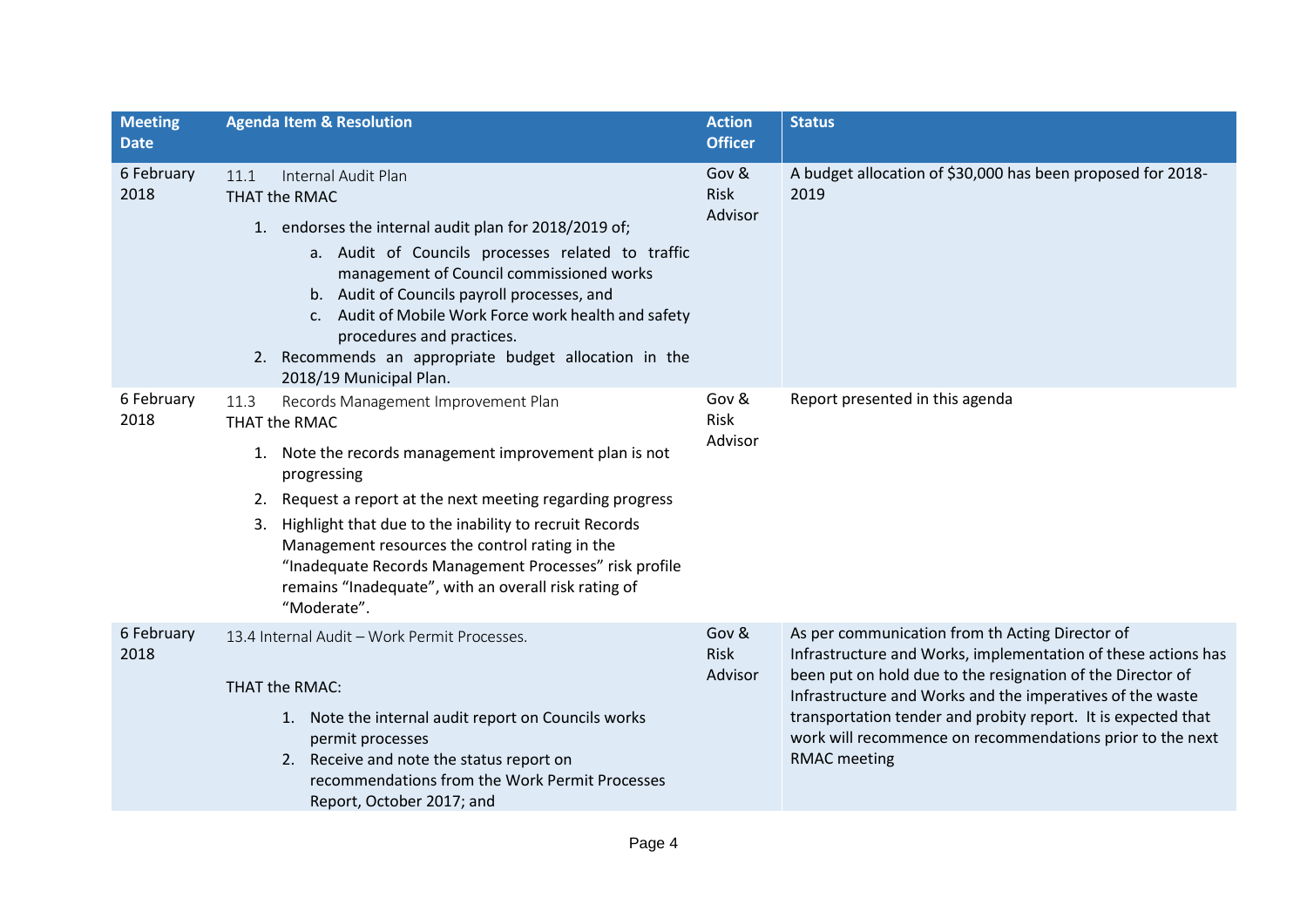| <b>Meeting</b><br><b>Date</b> | <b>Agenda Item &amp; Resolution</b>                                             | <b>Action</b><br><b>Officer</b> | <b>Status</b> |
|-------------------------------|---------------------------------------------------------------------------------|---------------------------------|---------------|
|                               | 3. Accept the management responses for the completed<br>items                   |                                 |               |
|                               | 4. Request an updated progress report at the next RMAC<br>meeting on 8 May 2018 |                                 |               |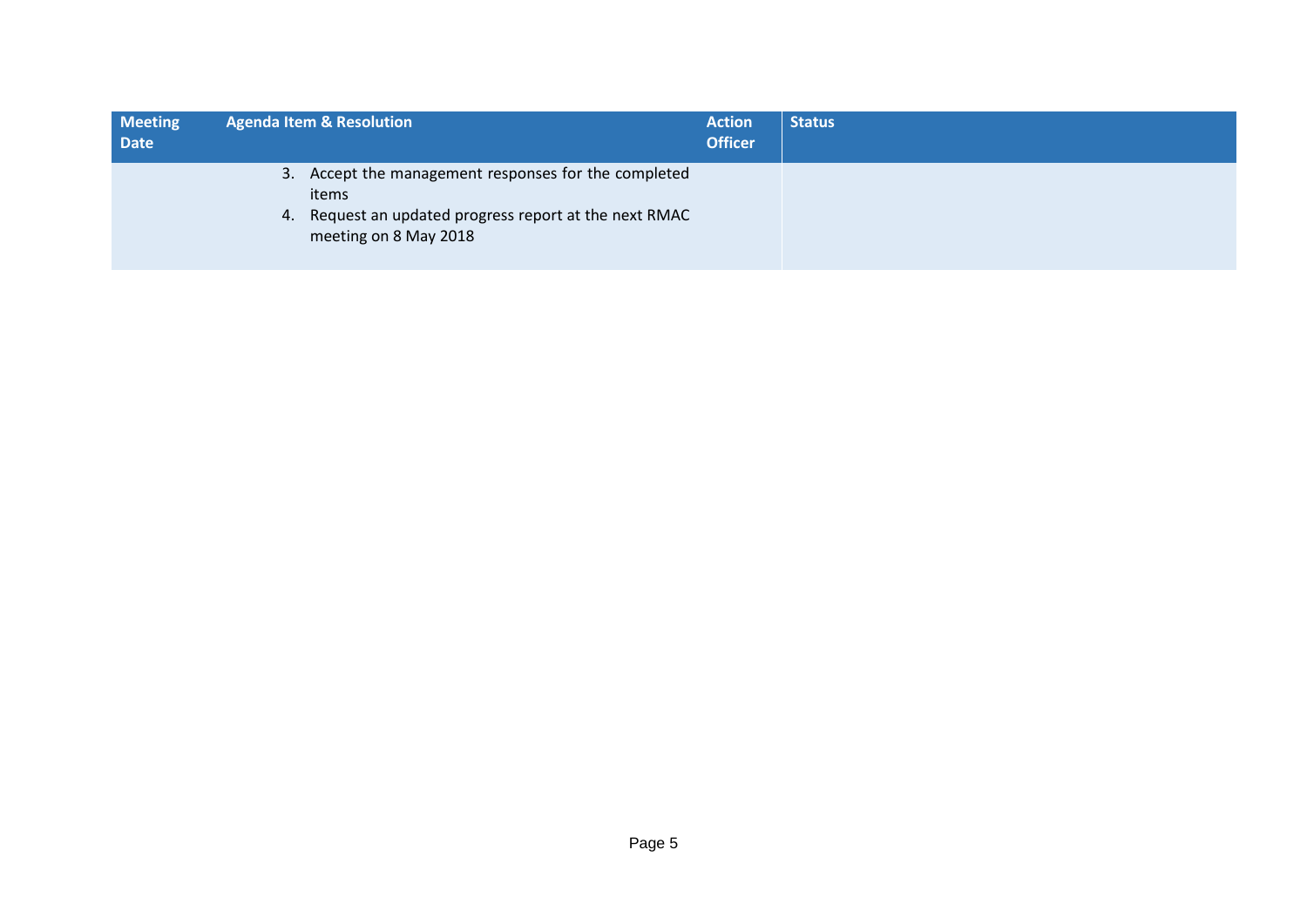## 6. Presentations

## 7. Accepting or Declining Late Items

## 8. Officer Reports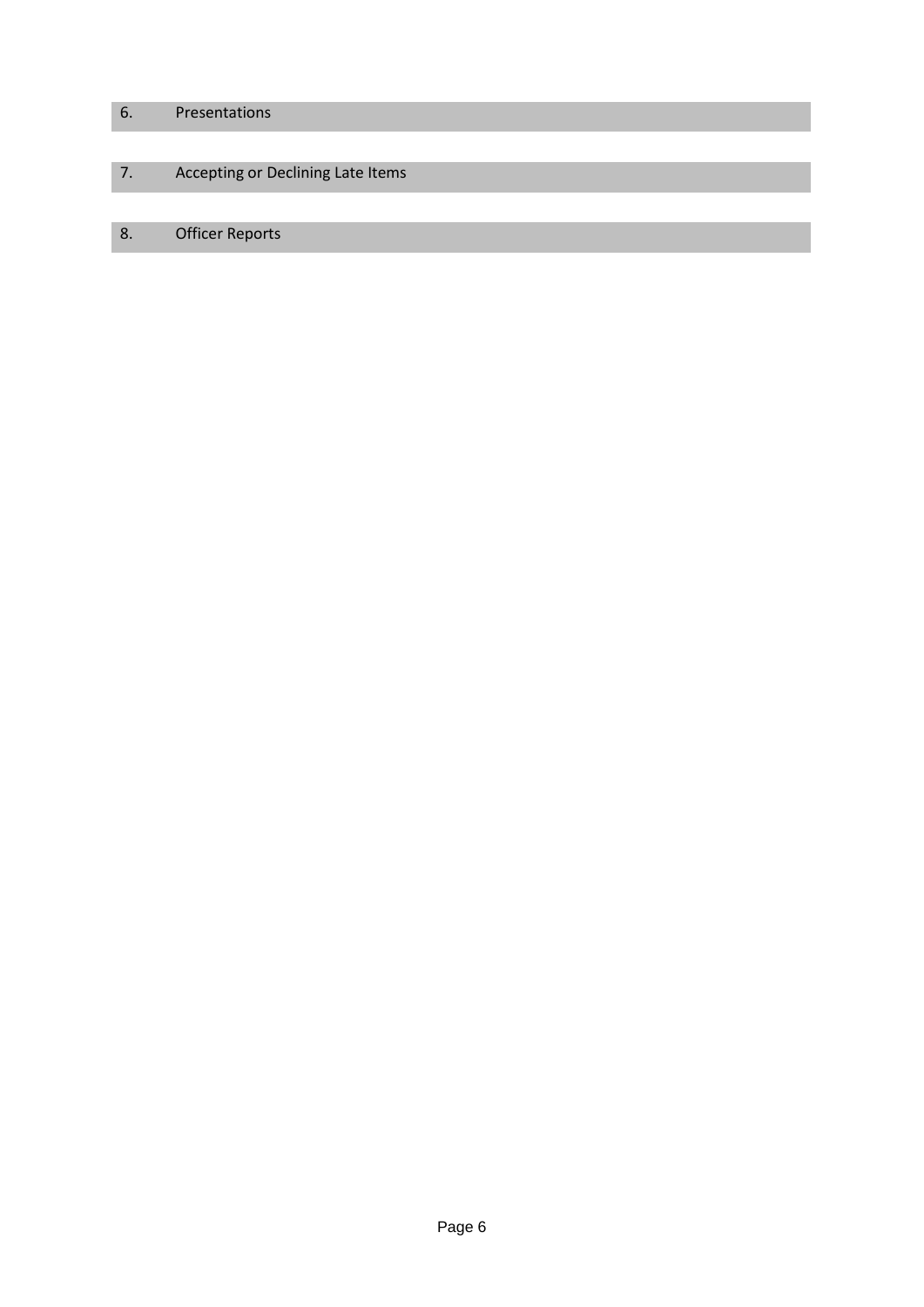

# **RMAC REPORT**

| <b>Agenda Item Number:</b> | 8.1                                      |
|----------------------------|------------------------------------------|
| <b>Report Title:</b>       | <b>Risk Register Review</b>              |
| <b>Report Number:</b>      |                                          |
| <b>Meeting Date:</b>       | 8/05/2018                                |
| <b>Attachments:</b>        | Strategic Risk Register Dashboard Report |
|                            | <b>Risk Profile Update Tracking</b>      |

#### **Purpose**

To update the RMAC on the progress towards implementing treatments identified in the strategic risk register.

#### **Summary**

Fourteen treatments are due for completion by May 2018. This report provides,

- 1. the current risk dashboard report (attached)
- 2. an update on progress towards addressing these treatments including recommendations on alterations to due dates for selected treatments not yet due (below), and
- 3. a report on changes to the risk dashboard report from the last RMAC meeting (attached).

Since the February 2018 RMAC meeting a workshop was held with the Litchfield Council leadership team to,

- review progress on actions identified in the risk profiles,
- identify any new and emerging risks
- review current control adequacy

Additionally, individual meetings with managers were scheduled to ensure proposed treatments are on track to be delivered as per the identified due dates. A report documenting the resulting changes to the risk dashboard report from the last RMAC meeting has been developed and is attached.

| <b>Treatment</b>                                                   |          | <b>Due Date</b> | <b>Responsibility</b> | <b>Comment</b>                           |  |  |  |  |
|--------------------------------------------------------------------|----------|-----------------|-----------------------|------------------------------------------|--|--|--|--|
| Inadequate Environmental Management                                |          |                 |                       |                                          |  |  |  |  |
| The control rating currently falls within Councils risk acceptance |          |                 |                       |                                          |  |  |  |  |
| Undertake                                                          | Landfill | <b>TBC</b>      | TBC (to be            | This is part of the Waste Strategy and a |  |  |  |  |
| Rehabilitation                                                     |          |                 | updated to            | plan for rehabilitation is programmed    |  |  |  |  |
|                                                                    |          |                 | DIO)                  | for 2020/21 - 2022/23. However, the      |  |  |  |  |
|                                                                    |          |                 |                       | actual rehabilitation is not required to |  |  |  |  |
|                                                                    |          |                 |                       | be undertaken until the Berry Springs    |  |  |  |  |
|                                                                    |          |                 |                       | and Howard Springs sites are no longer   |  |  |  |  |
|                                                                    |          |                 |                       | used as waste transfer stations, so      |  |  |  |  |
|                                                                    |          |                 |                       | actual remediation is not required for   |  |  |  |  |
|                                                                    |          |                 |                       | decades.                                 |  |  |  |  |
|                                                                    |          |                 |                       |                                          |  |  |  |  |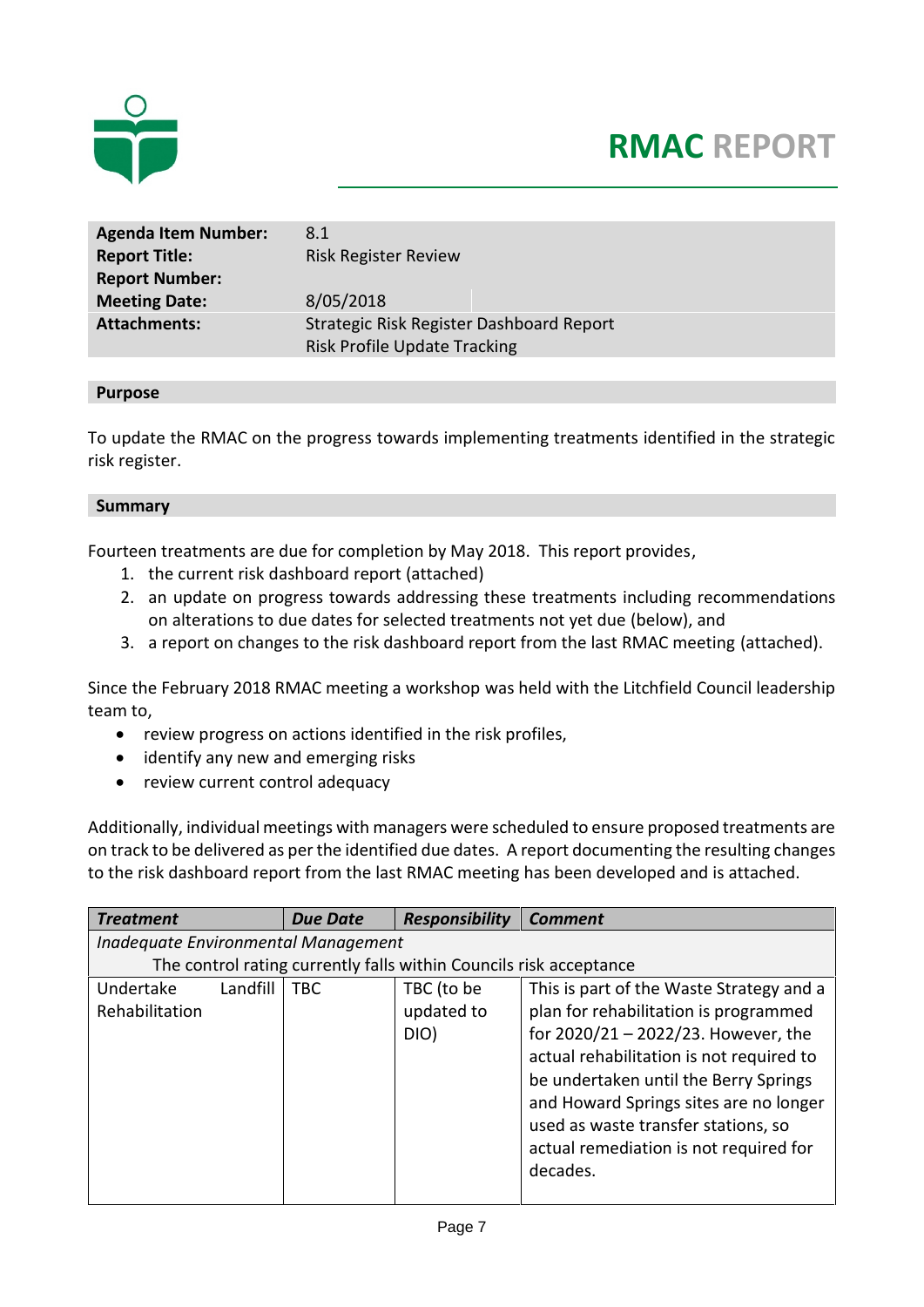|                                                                                   |          |                   | Recommend removing this from risk<br>register as it is incorporated into the<br>Waste Strategy. |
|-----------------------------------------------------------------------------------|----------|-------------------|-------------------------------------------------------------------------------------------------|
| Waste<br>Management                                                               | $May-18$ | <b>DIO</b>        | On track for adoption May 2018 Council                                                          |
| Strategy                                                                          |          |                   | meeting.                                                                                        |
|                                                                                   |          |                   |                                                                                                 |
| Risk Profile - External Theft and Fraud (inc. Cyber Crime)                        |          |                   | Item Complete                                                                                   |
| The control rating currently falls within Councils risk acceptance                |          |                   |                                                                                                 |
| Remove<br>pay<br>wave                                                             | Mar-18   | Finance           | Discussions with card provider have                                                             |
| capabilities from<br>all<br>purchasing cards                                      |          | Manager           | determined that removal of pay wave<br>capabilities will impact on corporate<br>card structure. |
|                                                                                   |          |                   | <b>Overdue</b> - Expect completion May<br>2018                                                  |
| Risk Profile - Errors, Omissions, Delays and Incorrect Advice                     |          |                   |                                                                                                 |
| The control rating currently falls within Councils risk acceptance                |          |                   |                                                                                                 |
| Formalise Procedures,                                                             | Apr-18   | Works             | Not on schedule due to increased                                                                |
| Documentation<br>and                                                              |          | Manager           | workload resulting from impact of                                                               |
| <b>Checklists</b><br>for<br>Core                                                  |          |                   | cyclone Marcus.                                                                                 |
| <b>Operations - Works</b>                                                         |          |                   | <b>Overdue</b>                                                                                  |
| Formalise Procedures,                                                             | $May-18$ | <b>HR Advisor</b> | Some processes and checklists are in                                                            |
| Documentation<br>and                                                              |          |                   | place (e.g. induction checklist)                                                                |
| Checklists<br>for<br>Core                                                         |          |                   | Some others, e.g. recruitment process,                                                          |
| <b>Operations - HR</b>                                                            |          |                   | performance appraisal process, still                                                            |
|                                                                                   |          |                   | need to be developed in May 2018.                                                               |
|                                                                                   |          |                   | Item expected to be complete by end<br>of May 2018.                                             |
| Risk Profile - Failure to Fulfil Statutory, Regulatory or Compliance Requirements |          |                   |                                                                                                 |
| The control rating currently falls within Councils risk acceptance                |          |                   |                                                                                                 |
| 3 year Internal Audit                                                             | $May-18$ | Governance        | Three-year internal audit plan                                                                  |
| Plan                                                                              |          | and Risk          | presented at this RMAC meeting.                                                                 |
|                                                                                   |          | Advisor           | Training approved for "Becoming a                                                               |
|                                                                                   |          |                   | Skilled Lead Auditor" for Governance                                                            |
|                                                                                   |          |                   | and Risk Advisor. Plan to be reviewed                                                           |
|                                                                                   |          |                   | annually as part of RMAC workplan.                                                              |
|                                                                                   |          |                   | Item complete.                                                                                  |
| Risk Profile - Ineffective and Unsustainable Financial Management                 |          |                   |                                                                                                 |
| The control rating currently falls within Councils risk acceptance                |          |                   |                                                                                                 |
| Finalise Rating Policy                                                            | Mar-18   | <b>DCCS</b>       | Business paper to be presented to                                                               |
| and Undertake Review                                                              |          |                   | Council for approval to establish                                                               |
| of Rating System                                                                  |          |                   | Community Reference Group at the                                                                |
|                                                                                   |          |                   | May Council meeting. Project will go                                                            |
|                                                                                   |          |                   | over the term of this year and should                                                           |
|                                                                                   |          |                   | be finalised with a policy approved in                                                          |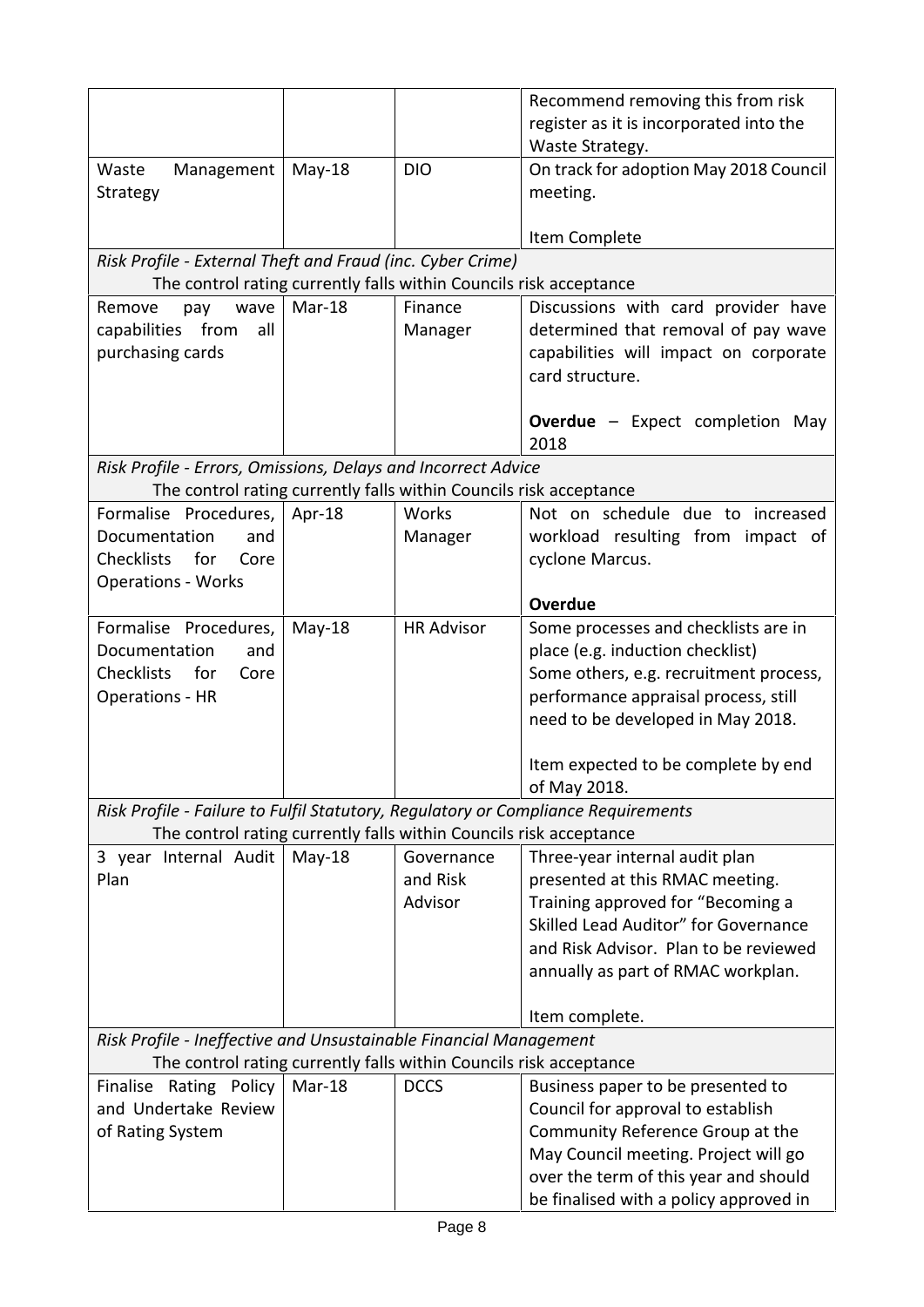|                                                                             |        |                   | April 2019. Council will be adopting a                                                                                                                                                                                                                                                                                                                                                                                       |
|-----------------------------------------------------------------------------|--------|-------------------|------------------------------------------------------------------------------------------------------------------------------------------------------------------------------------------------------------------------------------------------------------------------------------------------------------------------------------------------------------------------------------------------------------------------------|
|                                                                             |        |                   | project plan.                                                                                                                                                                                                                                                                                                                                                                                                                |
|                                                                             |        |                   | Recommend changing due date in line<br>with project plan according to Council<br>decision                                                                                                                                                                                                                                                                                                                                    |
| Risk Profile - Inadequate Safety and Security Practices                     |        |                   |                                                                                                                                                                                                                                                                                                                                                                                                                              |
| The control rating is not consistent with Councils risk acceptance          |        |                   |                                                                                                                                                                                                                                                                                                                                                                                                                              |
| Include first aid kits and<br>fire extinguishers in all<br>Council vehicles | Mar-18 | <b>HR Advisor</b> | information gathered from all<br>employees holding vehicles regarding<br>which vehicles currently are equipped<br>with First Aid Kits. Order placed with<br>St. Johns for missing kits.                                                                                                                                                                                                                                      |
|                                                                             |        |                   | Only Reg Services Manager currently<br>has a fire extinguisher possibly due to<br>turnover of vehicles. Advice from<br>Rural Fire Services is that that at least<br>Works Manager and Works Supervisor<br>should have one. There is no<br>obligation to have extinguishers in<br>every vehicle. Further discussions will<br>be had with WHS consultant regarding<br>which vehicles should be equipped<br>with extinguishers. |
| <b>Review HR Policies</b>                                                   | Mar-18 | <b>HR Advisor</b> | Item complete and will be moved to<br>current controls<br>Policy review in progress. Policies<br>updated to date;<br>Motor vehicle policy<br><b>Higher duties</b><br>Alcohol and other drugs<br>WH&S<br><b>Statement of Employment</b><br>policies                                                                                                                                                                           |
|                                                                             |        |                   | Updates in progress<br>Disciplinary action<br>Grievance policy<br>Plan in place to work with Governance<br>and Risk Advisor to ensure all out of<br>date polices are reviewed and updated<br>prior to compliance check.                                                                                                                                                                                                      |
|                                                                             |        |                   | <b>Overdue</b> – expect completion by<br>August 2018                                                                                                                                                                                                                                                                                                                                                                         |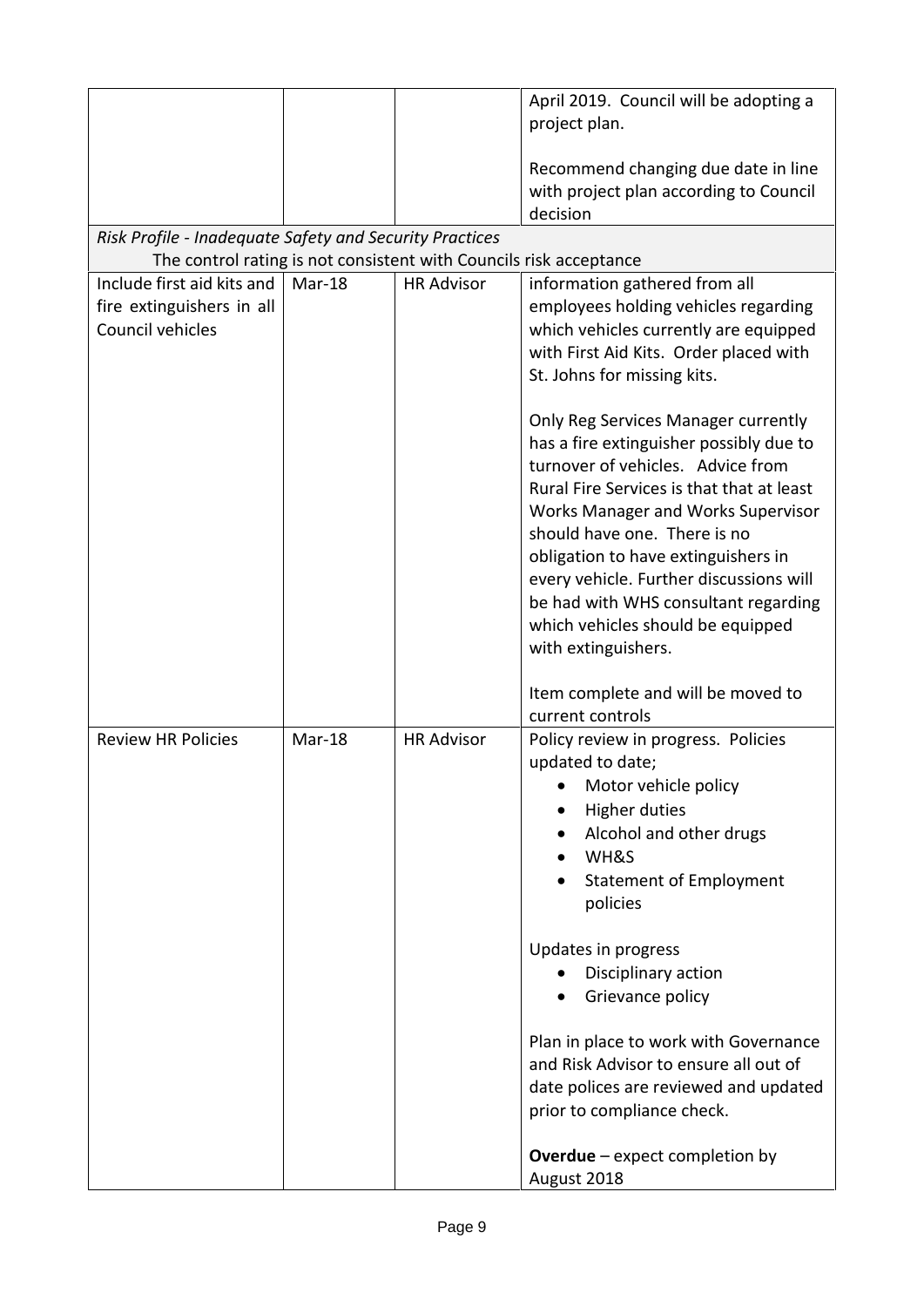|                                                                              | Drivers and operator<br>checks<br>license<br>and<br>review process         | Apr-18   | <b>HR Advisor</b> | Request sent to staff to supply evidence<br>of current licenses required for their<br>role. Spreadsheet updated and will be<br>made available to managers to monitor<br>currency of licenses.<br>Item complete and will be moved to |  |  |  |  |
|------------------------------------------------------------------------------|----------------------------------------------------------------------------|----------|-------------------|-------------------------------------------------------------------------------------------------------------------------------------------------------------------------------------------------------------------------------------|--|--|--|--|
|                                                                              |                                                                            |          |                   | current controls                                                                                                                                                                                                                    |  |  |  |  |
| Risk Profile - Ineffective Management of Public Facilities / Venues / Events |                                                                            |          |                   |                                                                                                                                                                                                                                     |  |  |  |  |
|                                                                              | The control rating is not consistent with Councils risk acceptance         |          |                   |                                                                                                                                                                                                                                     |  |  |  |  |
|                                                                              | Reserve<br>Review<br>Leases<br>Management<br>budget<br>and<br>requirements | $May-18$ | <b>DCCS</b>       | New lawyer contracted for support,<br>leases to be ready for discussion with<br>reserves in October 2018                                                                                                                            |  |  |  |  |
|                                                                              |                                                                            |          |                   | Overdue                                                                                                                                                                                                                             |  |  |  |  |
|                                                                              | Undertake Tree Audit<br>on Public Facilities                               | Feb-18   | <b>DCCS</b>       | Tree audit undertaken in January 2018,<br>needs to be redone due to Cyclone<br>Marcus, new due date July 2018<br><b>Overdue</b> - Expect completion July<br>2018                                                                    |  |  |  |  |
|                                                                              | Risk Profile - Inadequate Procurement / Supplier / Contract Management     |          |                   |                                                                                                                                                                                                                                     |  |  |  |  |
|                                                                              | The control rating is not consistent with Councils risk acceptance         |          |                   |                                                                                                                                                                                                                                     |  |  |  |  |
|                                                                              | Contract<br>Develop<br>templates                                           | Apr-18   | <b>DIO</b>        | Currently finalising the contract<br>tendering process using consultants<br>KPMG.<br><b>Overdue</b> - Expect completion May<br>2018                                                                                                 |  |  |  |  |
|                                                                              | Risk Profile - Ineffective HR Management / Employment Practices            |          |                   |                                                                                                                                                                                                                                     |  |  |  |  |
|                                                                              | The control rating currently falls within Councils risk acceptance         |          |                   |                                                                                                                                                                                                                                     |  |  |  |  |
|                                                                              | <b>Review HR Policies</b>                                                  | Mar-18   | <b>HR Advisor</b> | See Inadequate Safety and Security<br>Practices risk profile                                                                                                                                                                        |  |  |  |  |
|                                                                              | of<br>Update<br>Motor<br>Vehicle policy                                    | Apr-18   | <b>CEO</b>        | Policy updated and in effect.<br>Item complete.                                                                                                                                                                                     |  |  |  |  |
|                                                                              |                                                                            |          |                   |                                                                                                                                                                                                                                     |  |  |  |  |

Whilst three due dates where reviewed for three treatments as highlighted in the Risk Profile Update Tracking document (attached), it is intended that all future dates now remain as set and are reported as overdue for the purpose of ensuring attention to completing actions is maintained.

#### **Recommendation**

THAT the RMAC

- 1. Note the completed treatment items to be moved into the key controls of the respective risk profiles where applicable.
- 2. Notes the overdue items.

**Background**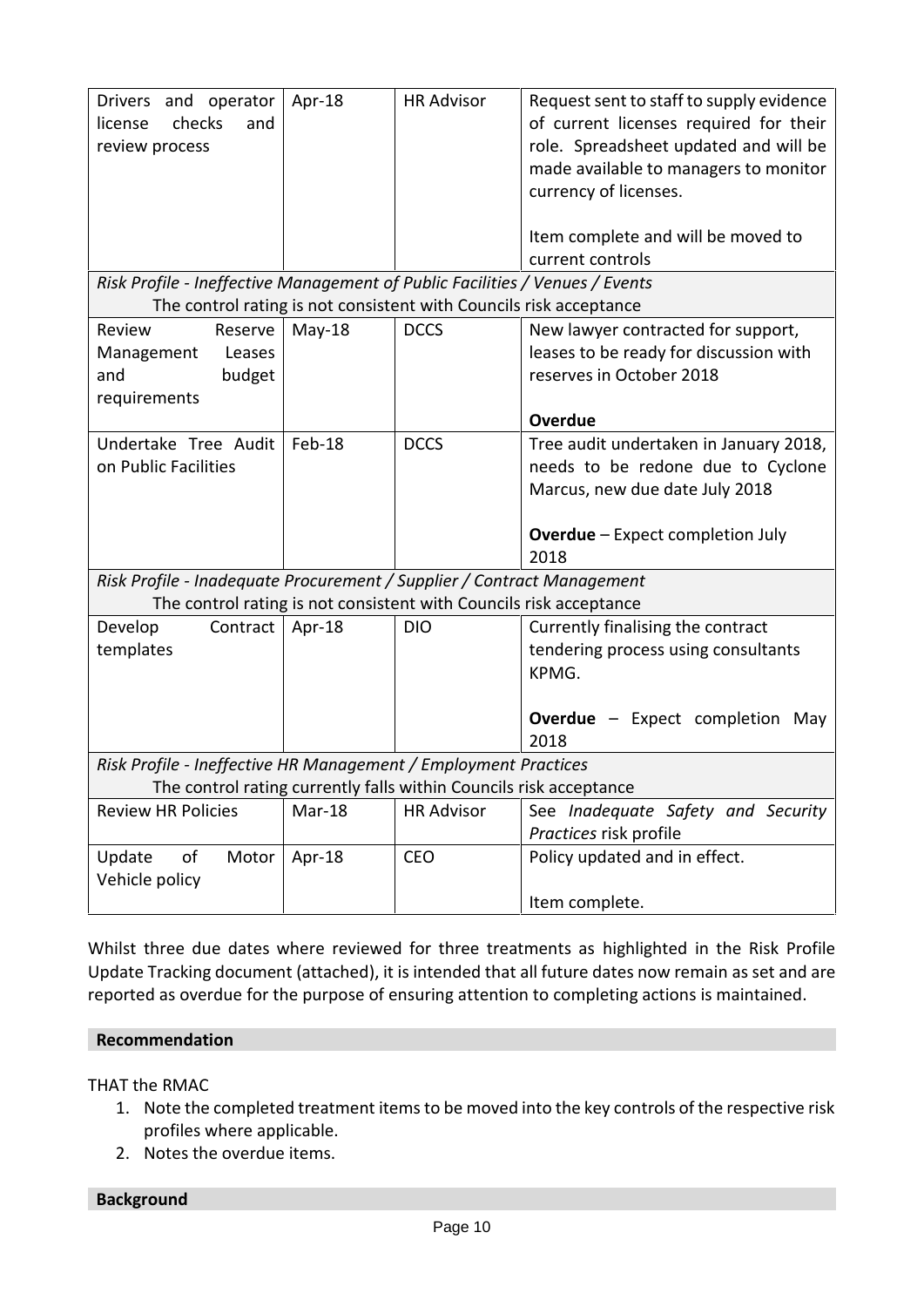Councils risk management frame work was endorsed by the RMAC at the October 2017 meeting.

#### **Links with Strategic Plan**

*Enabler – A well-run Council*

#### **Legislative and Policy Implications**

This paper is consistent with FIN08 Risk management and FIN09 Risk management and Audit Committee. The risk management framework meets councils risk management compliance requirements

**Risks**

Nil

#### **Financial Implications**

Nil

#### **Community Engagement**

Nil

#### **Recommending David Jan, Governance and Risk Advisor**

**Officer:**

Any queries on this report may be directed to the Recommending Officer on telephone (08) 8983 0600.

*Any member of Council who may have a conflict of interest, or a possible conflict of interest in regard to any item of business to be discussed at a Council meeting of a Committee meeting should declare that conflict of interest to enable Council to manage the conflict and resolve it in accordance with its obligations under the Local Government Act and its policies regarding the same.*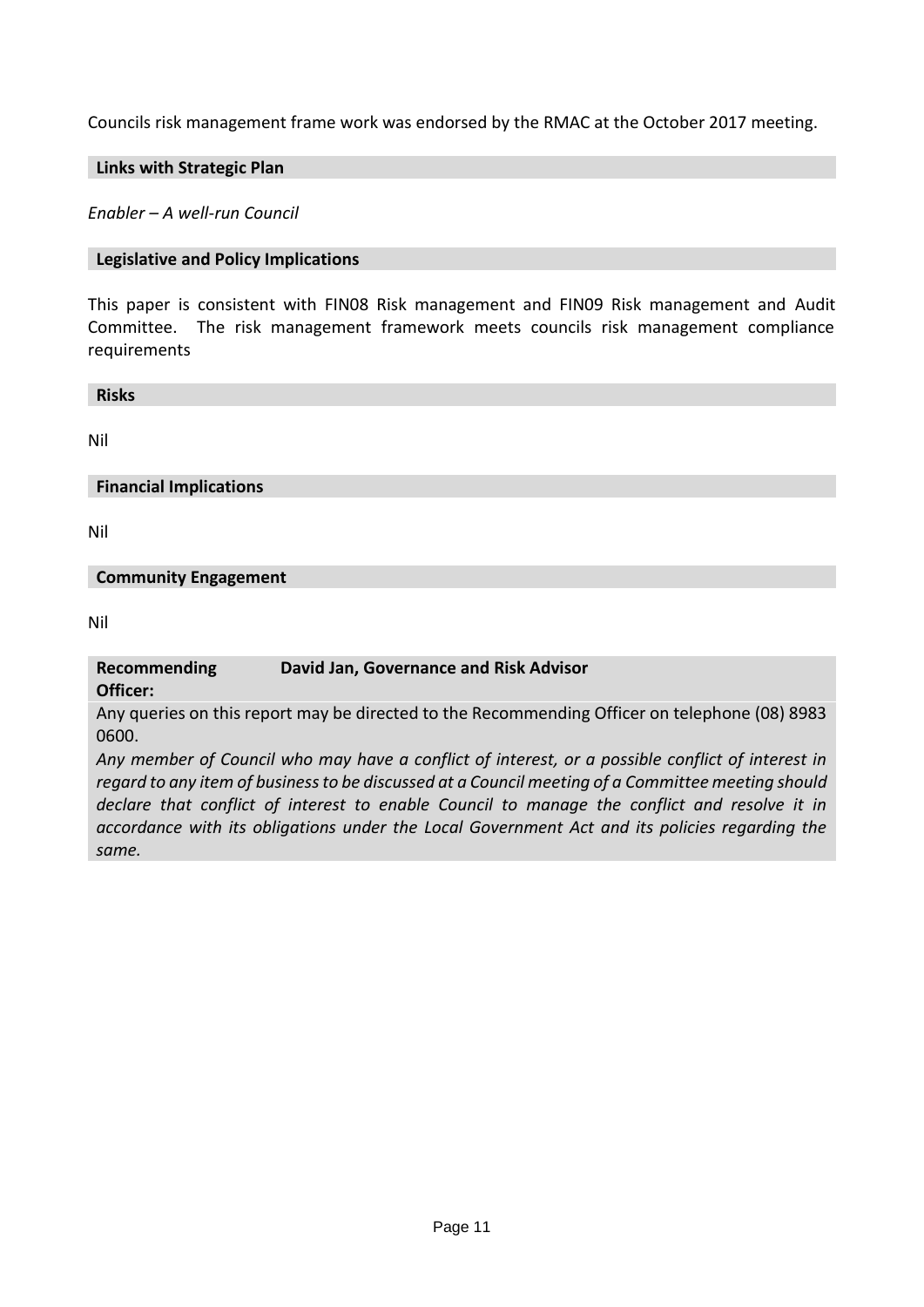### **Litchfield Council Risk Dashboard Report January 2018**

#### **Executive Summary**

Being Litchfield Council's first risk review under the 2017 revised risk management approach, intial focus is on developing appropriate and effective risk information then followed by embedding and driving continual improvement. Future reports will continue to provide relevant insight and recommendations to assist governance and risk activities for the Audit and Risk Committee. It is supported by the attached documents that were produced through workshops on the 14th September 2017 and ensuing discussions:

1. Risk Information for the 16 Risk Profiles Identified.

2. Risk Management Policy and Procedures.

#### **Recommendations**

#### **Embedding**

1. Arrange for the attached Risk Management Policy and Procedures to be endorsed and adopted.

#### Risk Profiles

1. Discuss, review and approve the attached Risk Profiles (from a Risk & Control perspective).

2. Confirm Current Issues / Actions / Treatments (Responsibility & Due Date)

#### **Review History**

| .                                             |               |                       |                                          |                                                                     |               |                       |                                |
|-----------------------------------------------|---------------|-----------------------|------------------------------------------|---------------------------------------------------------------------|---------------|-----------------------|--------------------------------|
| <b>Misconduct</b>                             | <b>Risk</b>   | <b>Control</b>        | <b>Business and Community Disruption</b> |                                                                     | <b>Risk</b>   | <b>Control</b>        |                                |
|                                               |               | <b>Moderate</b>       | <b>Adequate</b>                          |                                                                     |               | <b>Moderate</b>       | <b>Adequate</b>                |
| <b>Current Issues / Actions /</b><br>Due Date |               | <b>Responsibility</b> |                                          | <b>Current Issues / Actions /</b><br>Due Date                       |               | <b>Responsibility</b> |                                |
| Treatments                                    |               |                       |                                          | <b>Treatments</b>                                                   |               |                       |                                |
| Record Management Improvement<br>Project      | $Jun-18$      |                       | <b>DCCS</b>                              | Develop Council Business<br>Continuity Framework and Action<br>Plan | <b>Jun-18</b> |                       | Governance and Risk<br>Advisor |
| Development of IT policies                    | <b>Jun-18</b> |                       | Info Mar                                 |                                                                     |               |                       |                                |
|                                               |               |                       |                                          |                                                                     |               |                       |                                |

| <b>Inadequate Environmental Management</b>             |            | <b>Errors, Omissions, Delays and Incorrect</b><br><b>Risk</b><br>Control |                          | <b>Risk</b>                                                                                          | Control         |                         |                         |
|--------------------------------------------------------|------------|--------------------------------------------------------------------------|--------------------------|------------------------------------------------------------------------------------------------------|-----------------|-------------------------|-------------------------|
|                                                        |            | <b>Advice</b><br><b>Adequate</b><br>Low                                  |                          | <b>Moderate</b>                                                                                      | <b>Adequate</b> |                         |                         |
| <b>Current Issues / Actions /</b><br><b>Treatments</b> | Due Date   |                                                                          | <b>Responsibility</b>    | <b>Current Issues / Actions /</b><br>Due Date<br><b>Treatments</b>                                   |                 | <b>Responsibility</b>   |                         |
| <b>Undertake Landfill Rehabilitation</b>               | <b>TBC</b> |                                                                          | <b>TBC</b>               | Formalise Procedures,<br>Documentation and Checklists for<br>Core Operations - MWF                   | <b>Jun-18</b>   | Moble Workforce Manager |                         |
| <b>Waste Management Strategy</b>                       | $May-18$   |                                                                          | <b>DIO</b>               | Formalise Procedures.<br>Documentation and Checklists for<br>Core Operations - Waste                 | $Oct-18$        | Waste Manager           |                         |
| Weed Management Plan updated                           | Aug-18     |                                                                          | Mobile Workforce Manager | Formalise Procedures.<br>Documentation and Checklists for<br>Core Operations - Thorak                | $Jun-18$        | <b>Thorak Manager</b>   |                         |
|                                                        |            |                                                                          |                          | Formalise Procedures.<br>Documentation and Checklists for<br>Core Operations - Finance               | $Jun-18$        |                         | Finance Manager         |
|                                                        |            |                                                                          |                          | Formalise Procedures.<br>Documentation and Checklists for<br>Core Operations - Planning              | Sep-18          |                         | <b>Planning Manager</b> |
|                                                        |            |                                                                          |                          | Formalise Procedures.<br>Documentation and Checklists for<br><b>Core Operations - Works</b>          | Apr-18          |                         | <b>Works Manager</b>    |
|                                                        |            |                                                                          |                          | Formalise Procedures,<br>Documentation and Checklists for<br>Core Operations - Corp and Comm<br>Serv | Sep-18          |                         | <b>DCCS</b>             |
|                                                        |            |                                                                          |                          | <b>Formalise Procedures.</b><br>Documentation and Checklists for<br><b>Core Operations - HR</b>      | <b>May-18</b>   |                         | <b>HR Advisor</b>       |
|                                                        |            |                                                                          |                          | Review the CRM system                                                                                | Oct-18          |                         | <b>DCCS</b>             |

| <b>External Theft and Fraud (inc. Cyber)</b>                   |                 | <b>Risk</b>            | Control<br><b>ICT Systems and Infrastructure Failure</b> |  | <b>Risk</b>                                                        | Control           |                                |               |  |          |
|----------------------------------------------------------------|-----------------|------------------------|----------------------------------------------------------|--|--------------------------------------------------------------------|-------------------|--------------------------------|---------------|--|----------|
| <b>Crime)</b>                                                  | <b>Moderate</b> | <b>Adequate</b>        |                                                          |  | <b>High</b>                                                        | <b>Inadequate</b> |                                |               |  |          |
| <b>Current Issues / Actions /</b><br><b>Treatments</b>         | Due Date        |                        | <b>Responsibility</b>                                    |  | <b>Current Issues / Actions /</b><br>Due Date<br><b>Treatments</b> |                   | <b>Responsibility</b>          |               |  |          |
| <b>Remove paywave apabilities from</b><br>all purchasing cards | $Mar-18$        | <b>Finance Manager</b> |                                                          |  | Finalise and Implement ICT<br>Improvement Plan and Road Map        | $Jun-18$          |                                | <b>DCCS</b>   |  |          |
|                                                                |                 |                        |                                                          |  |                                                                    |                   | Improvement Plan - Data backup | <b>Jun-18</b> |  | Info Mgr |
|                                                                |                 |                        |                                                          |  | <b>Recovery Plan</b>                                               | <b>Jun-18</b>     |                                | Info Mgr      |  |          |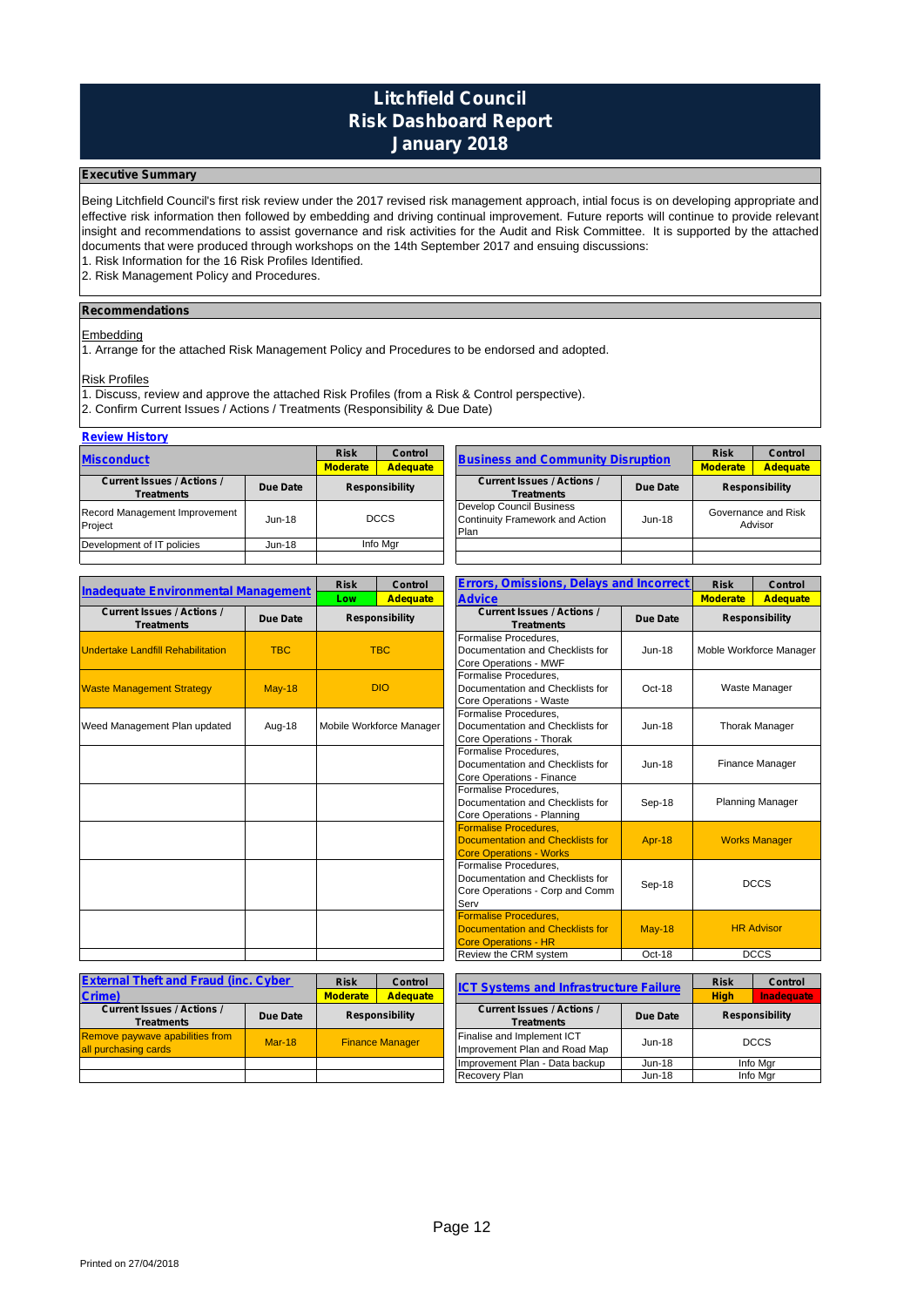## **Litchfield Council Risk Dashboard Report January 2018**

| <b>Failure to Fulfil Statutory, Regulatory or</b>      |               | <b>Risk</b>                           | Control                        | <b>Inadequate Safety and Secul</b>                                                                 |
|--------------------------------------------------------|---------------|---------------------------------------|--------------------------------|----------------------------------------------------------------------------------------------------|
| <b>Compliance Requirements</b>                         |               | <b>Moderate</b>                       | <b>Adequate</b>                | <b>Practices</b>                                                                                   |
| <b>Current Issues / Actions /</b><br><b>Treatments</b> | Due Date      |                                       | <b>Responsibility</b>          | <b>Current Issues / Actions /</b><br><b>Treatments</b>                                             |
| Annual review of external Audtior by<br><b>RMAC</b>    | Oct-18        |                                       | Governance and Risk<br>Advisor | <b>Review Existing Safety Practices</b><br>and Develop Council Safety<br><b>Management Systems</b> |
| 3 year Internal Audit Plan                             | <b>May-18</b> | <b>Governance and Risk</b><br>Advisor |                                | Include first aid kits and fire<br>extinguishers in all Council vehicles                           |
|                                                        |               |                                       |                                | <b>Review HR Policies</b>                                                                          |
|                                                        |               |                                       |                                | <b>Drivers and operator license checks</b>                                                         |
|                                                        |               |                                       |                                | and review process                                                                                 |
|                                                        |               |                                       |                                | Conflict resolution training fro                                                                   |
|                                                        |               |                                       |                                | frontline staff                                                                                    |

| <b>Ineffective and Unsustainable Financial</b>                                | <b>Risk</b><br>Control |                                    |             | <b>Ineffective Management of Public</b>                |                                                                                                      |          |  |
|-------------------------------------------------------------------------------|------------------------|------------------------------------|-------------|--------------------------------------------------------|------------------------------------------------------------------------------------------------------|----------|--|
| <b>Management</b>                                                             |                        | <b>Moderate</b><br><b>Adequate</b> |             |                                                        | <b>Facilities / Venues / Events</b>                                                                  |          |  |
| <b>Current Issues / Actions /</b><br><b>Treatments</b>                        | Due Date               | <b>Responsibility</b>              |             | <b>Current Issues / Actions /</b><br><b>Treatments</b> |                                                                                                      | Due Date |  |
| <b>Finalise Rating Policy and</b><br><b>Undertake Review of Rating System</b> | <b>Mar-18</b>          | <b>DCCS</b>                        |             |                                                        | Formalise Public Places By-Law                                                                       | $Jun-19$ |  |
| Review Developer Contribution<br>Plan                                         | $Jun-18$               |                                    | <b>DIO</b>  |                                                        | Undertake Formalised Playground<br>Inspections                                                       | Sep-18   |  |
| Implementation of Procurement<br><b>Audit Findings</b>                        | $Jun-18$               | <b>DCCS</b>                        |             |                                                        | <b>Review Reserve Management</b><br><b>Leases and budget requirements</b>                            | $May-18$ |  |
| Implementation of Works Permit<br><b>Audit Findings</b>                       | Oct-18                 |                                    | <b>DIO</b>  |                                                        | Develop Maintenance Schedules -<br><b>Buildings</b>                                                  | $Jun-18$ |  |
| Asset management plans in<br>progress                                         | Jul-18                 |                                    | <b>DIO</b>  |                                                        | Develop Maintenance Schedules -<br>Parks                                                             | $Jun-18$ |  |
| Asset revaluations in progress                                                | $Jun-18$               | <b>DCCS</b>                        |             |                                                        | Develop Maintenance Schedules -<br>Reserves                                                          | $Jun-18$ |  |
| Debt recovery review                                                          | Complete               |                                    | <b>DCCS</b> |                                                        | <b>Undertake Tree Audit on Public</b><br><b>Facilities</b>                                           | Feb-18   |  |
| Internal Audit Plan                                                           | Complete               | Gov & Risk Adv                     |             |                                                        | Formalise Procedures,<br>Documentation and Checklists for<br>Core Operations - Corp and Comm<br>Serv | Sep-18   |  |

| <b>Inadequate Records Management</b> | <b>Risk</b> | <b>Inadequate Project/Change</b><br>Control        |  |  | R                                 |          |  |
|--------------------------------------|-------------|----------------------------------------------------|--|--|-----------------------------------|----------|--|
| <b>Processes</b>                     |             | Inadequate<br><b>Moderate</b><br><b>Management</b> |  |  | н                                 |          |  |
| <b>Current Issues / Actions /</b>    | Due Date    | <b>Responsibility</b>                              |  |  | <b>Current Issues / Actions /</b> | Due Date |  |
| <b>Employ Records Management</b>     | $Jun-18$    | Info Mgr                                           |  |  | <b>Establish Council Project</b>  | $Jun-18$ |  |
| Officer                              |             |                                                    |  |  | Management Methodology            |          |  |
| Implement Records Management         | $Jun-18$    | Info Mgr                                           |  |  | Provide Project Management        | Sep-18   |  |
| <b>Improvement Project</b>           |             |                                                    |  |  | <b>Training Opportunities</b>     |          |  |
|                                      |             |                                                    |  |  |                                   |          |  |

|                                                                    | Control<br><b>Risk</b> |                 |                       | Inadequate Procurement / Supplier / |                                                                                                              |               |   |
|--------------------------------------------------------------------|------------------------|-----------------|-----------------------|-------------------------------------|--------------------------------------------------------------------------------------------------------------|---------------|---|
| <b>Inadequate Engagement Practices</b>                             |                        | <b>Moderate</b> | <b>Adequate</b>       |                                     | <b>Contract Management</b>                                                                                   |               | н |
| <b>Current Issues / Actions /</b>                                  | Due Date               |                 | <b>Responsibility</b> |                                     | <b>Current Issues / Actions /</b>                                                                            | Due Date      |   |
| Standardised community<br>information processe for Road<br>Network | $Dec-18$               | Works Manager   |                       |                                     | Increase Staff Awareness and<br>Consistency in Approach to<br>Procurement, Contracts and<br><b>Suppliers</b> | $Jun-18$      |   |
|                                                                    |                        |                 |                       |                                     | Develop a contract management<br>system                                                                      | $Jun-18$      |   |
|                                                                    |                        |                 |                       |                                     | Develop Contract templates                                                                                   | <b>Apr-18</b> |   |

| <b>Inadequate Asset Sustainability</b>                                              | <b>Risk</b> | Control     | <b>Ineffective HR Management</b> |                                             |
|-------------------------------------------------------------------------------------|-------------|-------------|----------------------------------|---------------------------------------------|
| <b>Practices</b>                                                                    |             | <b>High</b> | <b>Inadequate</b>                | <b>Employment Practices</b>                 |
| <b>Current Issues / Actions /</b>                                                   | Due Date    |             | <b>Responsibility</b>            | <b>Current Issues / Actions /</b>           |
| <b>Treatments</b>                                                                   |             |             |                                  | <b>Treatments</b>                           |
| Asset revaluation                                                                   | $Jun-18$    |             | Asset Management Officer         | Develop Corporate Training<br>Program       |
| Develop Asset Management Plan<br>inc Asset costings to establish<br>renewal program | $Jul-18$    |             | Asset Management Officer         | Implement Reward and Recognition<br>Program |
| Develop Inspection/Maintenance<br>program                                           | Oct-18      | <b>DIO</b>  |                                  | <b>Review HR Policies</b>                   |
|                                                                                     |             |             |                                  | <b>Update of Motor Vehicle policy</b>       |

| <b>Risk</b>     | Control                               | <b>Inadequate Safety and Security</b>                                                              |               | <b>Risk</b>           | Control           |  |
|-----------------|---------------------------------------|----------------------------------------------------------------------------------------------------|---------------|-----------------------|-------------------|--|
| <b>Moderate</b> | <b>Adequate</b>                       | <b>Practices</b>                                                                                   |               | <b>High</b>           | <b>Inadequate</b> |  |
|                 | <b>Responsibility</b>                 | <b>Current Issues / Actions /</b><br><b>Treatments</b>                                             | Due Date      | <b>Responsibility</b> |                   |  |
|                 | Governance and Risk<br>Advisor        | <b>Review Existing Safety Practices</b><br>and Develop Council Safety<br><b>Management Systems</b> | Sep-18        | <b>HR Advisor</b>     |                   |  |
|                 | <b>Governance and Risk</b><br>Advisor | Include first aid kits and fire<br>extinguishers in all Council vehicles                           | $Mar-18$      |                       | <b>HR Advisor</b> |  |
|                 |                                       | <b>Review HR Policies</b>                                                                          | <b>Mar-18</b> |                       | <b>HR Advisor</b> |  |
|                 |                                       | Drivers and operator license checks<br>and review process                                          | Apr-18        |                       | <b>HR Advisor</b> |  |
|                 |                                       | Conflict resolution training fro<br>frontline staff                                                | $Dec-18$      |                       | <b>HR Advisor</b> |  |

| nancial  | <b>Risk</b>     | Control               | <b>Ineffective Management of Public</b>                                                              |                 | <b>Risk</b>     | Control               |
|----------|-----------------|-----------------------|------------------------------------------------------------------------------------------------------|-----------------|-----------------|-----------------------|
|          | <b>Moderate</b> | <b>Adequate</b>       | <b>Facilities / Venues / Events</b>                                                                  |                 | <b>Moderate</b> | <b>Inadequate</b>     |
| ue Date  |                 | <b>Responsibility</b> | <b>Current Issues / Actions /</b><br><b>Treatments</b>                                               | <b>Due Date</b> |                 | <b>Responsibility</b> |
| $Mar-18$ | <b>DCCS</b>     |                       | Formalise Public Places By-Law                                                                       | Jun-19          |                 | <b>DCCS</b>           |
| Jun-18   |                 | <b>DIO</b>            | Undertake Formalised Playground<br>Inspections                                                       | Sep-18          |                 | <b>DCCS</b>           |
| Jun-18   |                 | <b>DCCS</b>           | <b>Review Reserve Management</b><br><b>Leases and budget requirements</b>                            | <b>May-18</b>   |                 | <b>DCCS</b>           |
| Oct-18   |                 | <b>DIO</b>            | Develop Maintenance Schedules -<br><b>Buildings</b>                                                  | <b>Jun-18</b>   |                 | <b>DIO</b>            |
| Jul-18   | <b>DIO</b>      |                       | Develop Maintenance Schedules -<br>Parks                                                             | Jun-18          |                 | <b>DIO</b>            |
| Jun-18   | <b>DCCS</b>     |                       | Develop Maintenance Schedules -<br>Reserves                                                          | <b>Jun-18</b>   |                 | <b>DIO</b>            |
| omplete  | <b>DCCS</b>     |                       | <b>Undertake Tree Audit on Public</b><br><b>Facilities</b>                                           | Feb-18          |                 | <b>DCCS</b>           |
| omplete  | Gov & Risk Adv  |                       | Formalise Procedures,<br>Documentation and Checklists for<br>Core Operations - Corp and Comm<br>Serv | Sep-18          |                 | <b>DCCS</b>           |

| <b>Risk</b>     | Control               | <b>Inadequate Project/Change</b>  |          |                   |                       |
|-----------------|-----------------------|-----------------------------------|----------|-------------------|-----------------------|
| <b>Moderate</b> | Inadequate            | <b>Management</b>                 |          | <b>High</b>       | <b>Inadequate</b>     |
|                 | <b>Responsibility</b> | <b>Current Issues / Actions /</b> | Due Date |                   | <b>Responsibility</b> |
| Info Mgr        |                       | <b>Establish Council Project</b>  | $Jun-18$ | <b>DIO</b>        |                       |
|                 |                       | Management Methodology            |          |                   |                       |
| Info Mgr        |                       | Provide Project Management        | Sep-18   | <b>HR Advisor</b> |                       |
|                 |                       | <b>Training Opportunities</b>     |          |                   |                       |
|                 |                       |                                   |          |                   |                       |

| <b>Risk</b>     | Control               | Inadequate Procurement / Supplier                                                                            |               | <b>Risk</b> | Control               |
|-----------------|-----------------------|--------------------------------------------------------------------------------------------------------------|---------------|-------------|-----------------------|
| <b>Moderate</b> | <b>Adequate</b>       | <b>Contract Management</b>                                                                                   |               | <b>High</b> | <b>Inadequate</b>     |
|                 | <b>Responsibility</b> | <b>Current Issues / Actions /</b>                                                                            | Due Date      |             | <b>Responsibility</b> |
| Works Manager   |                       | Increase Staff Awareness and<br>Consistency in Approach to<br>Procurement, Contracts and<br><b>Suppliers</b> | $Jun-18$      | <b>DCCS</b> |                       |
|                 |                       | Develop a contract management<br>system                                                                      | $Jun-18$      |             | <b>DIO</b>            |
|                 |                       | <b>Develop Contract templates</b>                                                                            | <b>Apr-18</b> |             | <b>DIO</b>            |

|               | <b>Risk</b><br><b>High</b> | <b>Control</b><br><b>Inadequate</b> | Ineffective HR Management<br><b>Employment Practices</b>           |          | <b>Risk</b><br><b>Moderate</b> | <b>Control</b><br><b>Adequate</b> |
|---------------|----------------------------|-------------------------------------|--------------------------------------------------------------------|----------|--------------------------------|-----------------------------------|
| ue Date       | <b>Responsibility</b>      |                                     | <b>Current Issues / Actions /</b><br>Due Date<br><b>Treatments</b> |          | <b>Responsibility</b>          |                                   |
| Jun-18        | Asset Management Officer   |                                     | Develop Corporate Training<br>Program                              | $Oct-18$ | <b>HR Advisor</b>              |                                   |
| <b>Jul-18</b> | Asset Management Officer   |                                     | Implement Reward and Recognition<br>Program                        | Oct-18   |                                | <b>HR Advisor</b>                 |
| Oct-18        | <b>DIO</b>                 |                                     | <b>Review HR Policies</b>                                          | $Mar-18$ | <b>HR Advisor</b>              |                                   |
|               |                            |                                     | <b>Update of Motor Vehicle policy</b>                              | Apr-18   |                                | <b>CEO</b>                        |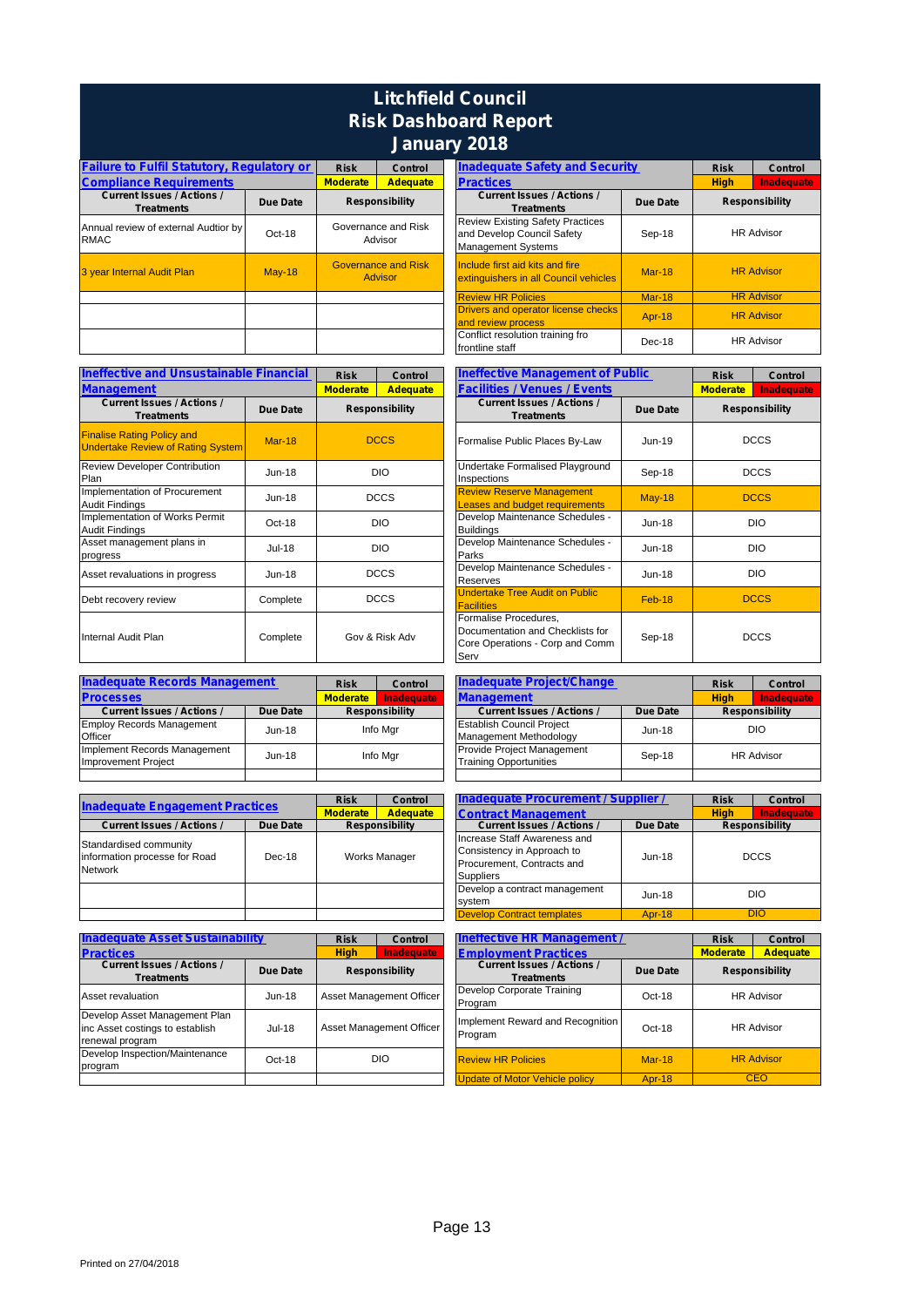## *Risk Profile Update Tracking*

Documentation of edits to risk profiles effected between RMAC meetings.

#### **Risk Profiles**

- 1. Misconduct risk profile
	- a. Move Whistle Blowing Policy from actions to controls
	- b. Remove completed action Undertake review of Council financial policies
	- c. Move ongoing fraud and misconduct training action to controls.
- 2. Business and Community Disruption
- 3. Inadequate Environmental Management
	- a. Waste Management strategy due date adjusted to May 2018 Council meeting
- 4. Errors, Omissions, Delays and Incorrect Advice
	- a. New action to review CRM system
	- b. Procedures action for Waste Manager due date reviewed from June 2018 to Oct 2018
	- c. Procedures action for Works Manager due date reviewed from March 2018 to April 2018
- 5. External Theft and Fraud (inc. Cyber Crime)
	- a. Removed ongoing monitoring and review of risk and controls from actions (DCCS) Key role responsibility
	- b. Action to remove paywave capabilities for credit cards added
- 6. ICT Systems and Infrastructure Failure
	- a. New action to market test for IT support
- 7. Failure to Fulfil Statutory, Regulatory or Compliance Requirements
	- a. One year internal audit plan complete. Action updated to reflect the need for a 3 year internal audit plan. Due date adjusted to the next RMAC meeting
	- b. Update internal compliance audit control to adequate
	- c. Remove ongoing action to monito and review risks and controls (Governance and Risk Advisor) – Key role responsibility
- 8. Inadequate Safety and Security Practices
	- a. Asbestos register control updated to adequate in line with other risk profiles.
	- b. New actions Conflict resolution training for frontline staff & Drivers and operator license checks and review process
- 9. Ineffective and Unsustainable Financial Management
	- a. Debt recovery review and internal audit plan complete
	- b. Rating policy control updated to adequate.
- 10. Ineffective Management of Public Facilities / Venues / Events
	- a. Community feedback process control updated to adequate.
- 11. Inadequate Records Management Processes
- 12. Inadequate Project/Change Management
	- a. Community Engagement plan control updated to adequate. Action item complete
- 13. Inadequate Engagement Practices
	- a. Remove completed actions re community engagement strategy and exploration of enhancements and include into controls with reference to 4 year engagement strategy.
	- b. Community Engagement plan control updated to adequate. Action items complete
- 14. Inadequate Procurement / Supplier / Contract Management
- 15. Inadequate Asset Sustainability Practices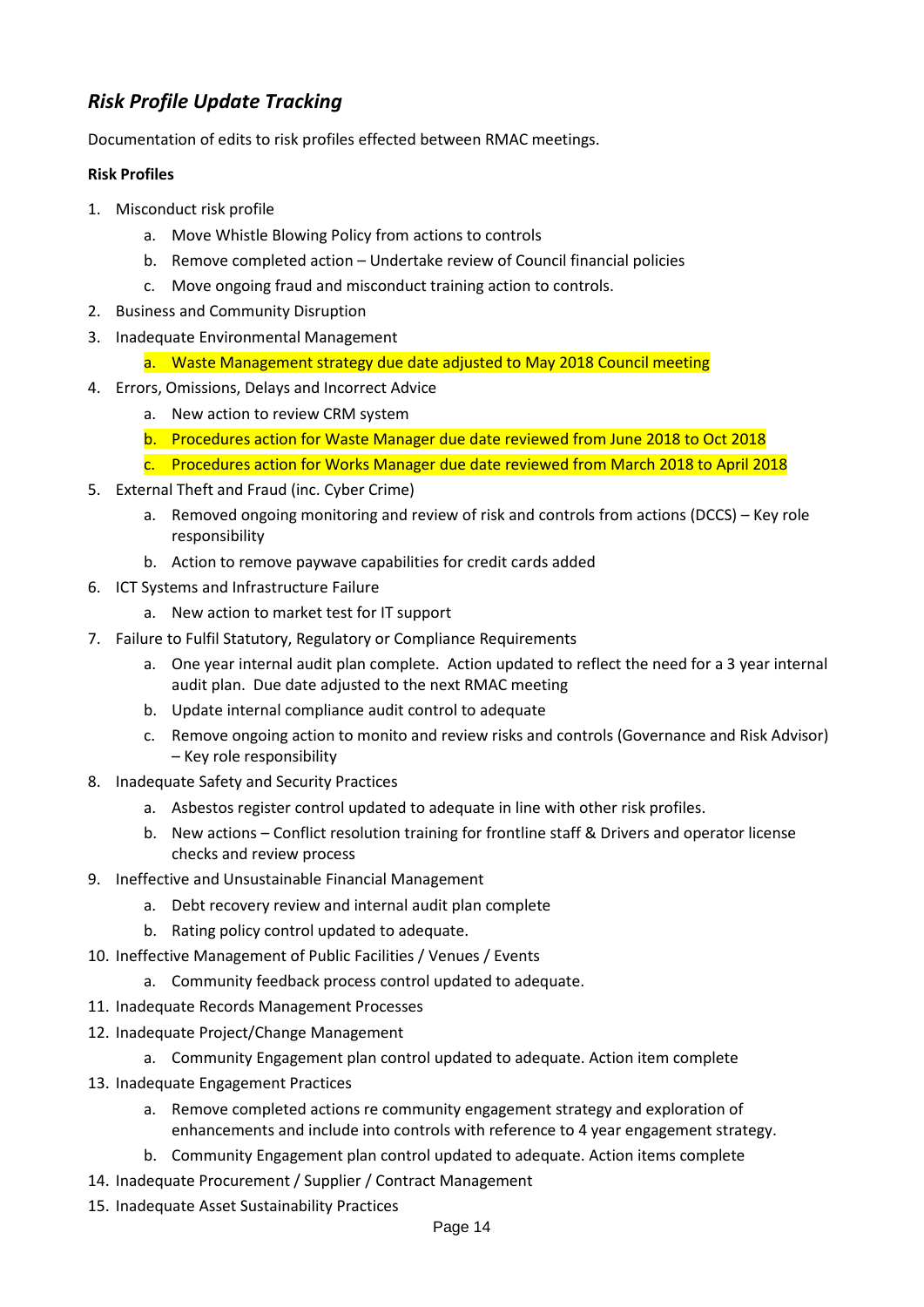- 16. Ineffective HR Management / Employment Practices
	- a. Staff survey control updated to adequate.
	- b. Corporate Training plan control updated to adequate.
	- c. Ongoing people and culture program moved to controls.
	- d. Update of motor vehicle policy changed to complete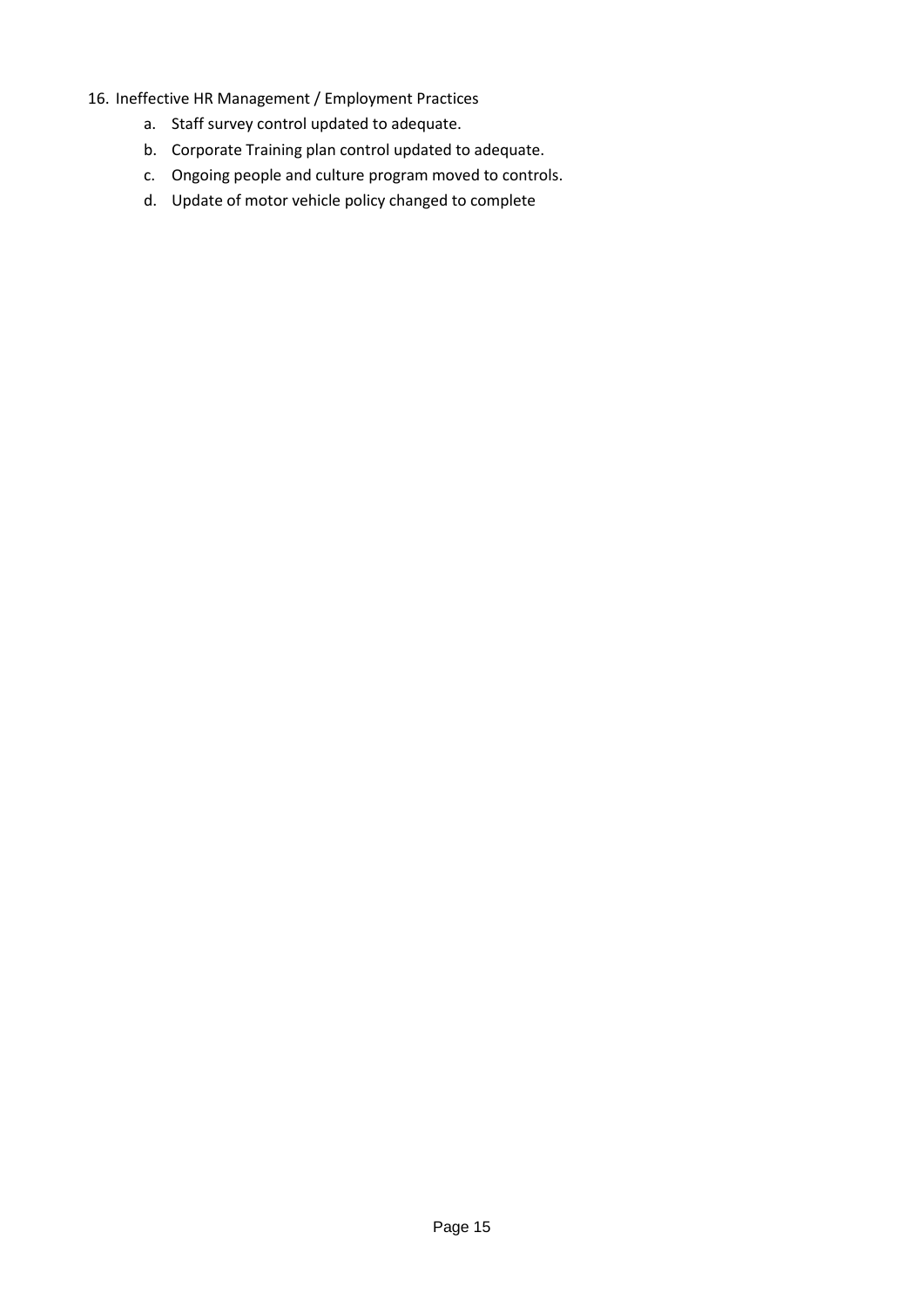

## **RMAC REPORT**

**Agenda Item Number:** 8.2 **Report Title:** Internal Audit Plan **Report Number: Meeting Date:** 8/05/2018 **Attachments:**

#### **Purpose**

This report presents a three year internal audit plan for the Committee's consideration.

#### **Summary**

A three year plan for internal audits is presented in the table below. This internal audit plan has been developed to ensure risk of Council is mitigated appropriately, it addresses contemporary issues for Local Government and focuses on the review of process improvements after they have been established. The plan of audits has been informed in part by the strategic risk register and the 2018-2019 plan adopted at the February 2018 RMAC meeting.

| 2018 - 2019                                                                                    |                                                                                                                                                                                                                                                                                                                                                                                                                                                                                                                                                      |
|------------------------------------------------------------------------------------------------|------------------------------------------------------------------------------------------------------------------------------------------------------------------------------------------------------------------------------------------------------------------------------------------------------------------------------------------------------------------------------------------------------------------------------------------------------------------------------------------------------------------------------------------------------|
| Audit of Council's processes<br>related to traffic management of<br>Council commissioned works | In response to the recent findings handed down by the NT Coroner<br>regarding the liability of Councils in relation to traffic management,<br>management propose to conduct an audit of Councils processes<br>related to traffic management at Council commissioned works.<br>Recommendations from this audit will contribute to improving<br>controls in the "Inadequate Safety and Security Practices" risk profile<br>which has an overall risk rating of high and overall control rating of<br>inadequate.                                       |
| Audit of Council's payroll<br>processes                                                        | Internal audit of Councils payroll processes to ensure accuracy and<br>consistency. This audit will examine the processes currently in use to<br>process Councils payroll including consistency between contract<br>conditions and payroll setup. It will ensure that the "Ineffective and<br>Unsustainable Financial Management" risk profile controls are<br>maintained at an adequate level commensurate with the overall<br>moderate risk rating and contributes to addressing the External<br>Auditors findings regarding payroll certification |
| Audit of Contract Management<br>Practices                                                      | As part of the current probity advise received on tendering and<br>contract processes an opportunity was raised for an audit on current<br>processes for contracts management and acceptance of variations to<br>tendered contracts.<br>It is proposed to reschedule the WHS Audit of the Mobile Workforce<br>to the 2019-2020 year and add this important audit to the 2018-2019<br>year.                                                                                                                                                           |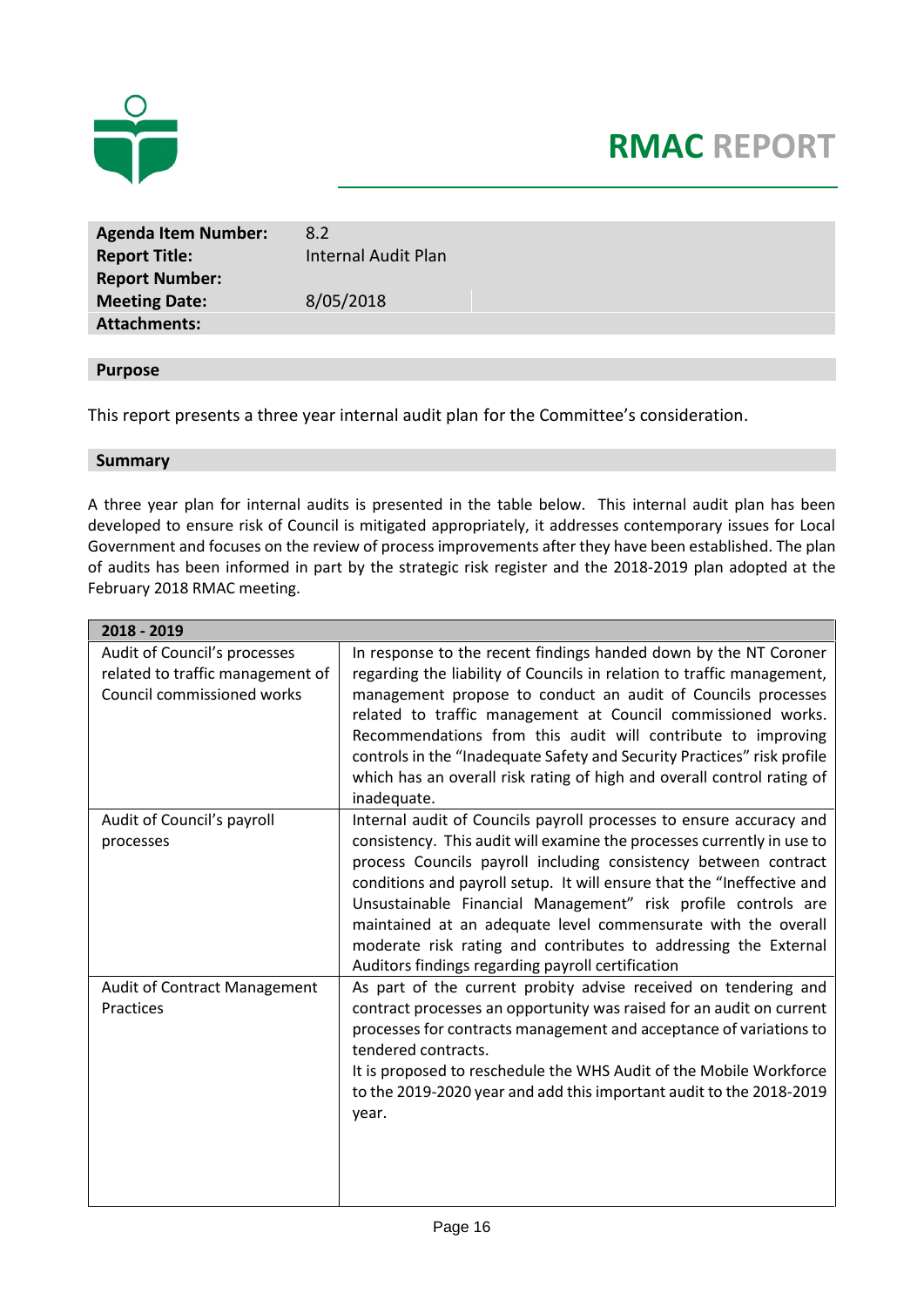| 2019 - 2020                    |                                                                                                                                  |
|--------------------------------|----------------------------------------------------------------------------------------------------------------------------------|
| Records Management processes   | This audit will look at the success of the implementation of the                                                                 |
|                                | Records Management Improvement Plan. The findings of the audit                                                                   |
|                                | will inform and provide confirmation of control ratings related to                                                               |
|                                | records management risks                                                                                                         |
| Audit of Mobile Work Force     | This audit will focus on the operational practices of the MWF both at                                                            |
| work health and safety         | the Humpty Doo workshop and in the field. Recommendations from                                                                   |
| procedures and practices       | this audit will contribute to improving controls in the "Inadequate                                                              |
|                                | Safety and Security Practices" risk profile which has an overall risk<br>rating of high and overall control rating of inadequate |
| <b>Information Security</b>    | The ICT Improvement Plan has been developed in 2017 and                                                                          |
|                                | implementation will be undertaken over the coming years. IT Security                                                             |
|                                | regarding data, cyper attacks and disaster recovery are a great risk to                                                          |
|                                | Council if not managed appropriately. The audit should identify if the                                                           |
|                                | implemented measures of the ICT Improvement Plan are mitigating                                                                  |
|                                | the risk to Council's satisfaction.                                                                                              |
| 2020 - 2021                    |                                                                                                                                  |
| Audit and review of Council's  | Council has been managing Howard Park and Knuckeys reserves since                                                                |
| reserve management             | 2015 with five other reserves managed by local associations. This                                                                |
| arrangements                   | review will examine the reserve management arrangements and<br>make recommendations as to the risks to Council.                  |
| Audit of compliance with Roads | Council has a regime of roads inspection determining intervals, level                                                            |
| <b>Inspection Regime</b>       | of inspection and documentation required. The audit will identify if                                                             |
|                                | the regime is adhered to and is appropriately mitigating risk for<br>Council.                                                    |
| Audit of compliance with Tree  | Council has resolved to develop a Tree Risk Management Plan                                                                      |
| Risk Management Plan           | identifying the level, intervals and documentation of tree risk                                                                  |
|                                | assessment for Council's open space. Development will take place in                                                              |
|                                | the 2018/19 financial year. The audit should identify if processes                                                               |
|                                | have been sufficiently established and are followed to mitigate risk<br>to Council.                                              |

#### **Recommendation**

THAT the RMAC

- 1. Note the change to the internal audits recommended to the 2018-2019 year;
- 2. Endorse the proposed three year internal audit plan; and
- 3. Review the plan annually to confirm the next three years internal audits.

#### **Background**

An internal audit plan was presented to the RMAC for 2018-2019 at it's meeting on 7 February 2018. This plan was endorsed by the Committee with a request for a long term plan to be provided.

#### **Links with Strategic Plan**

An effective and sustainable Council.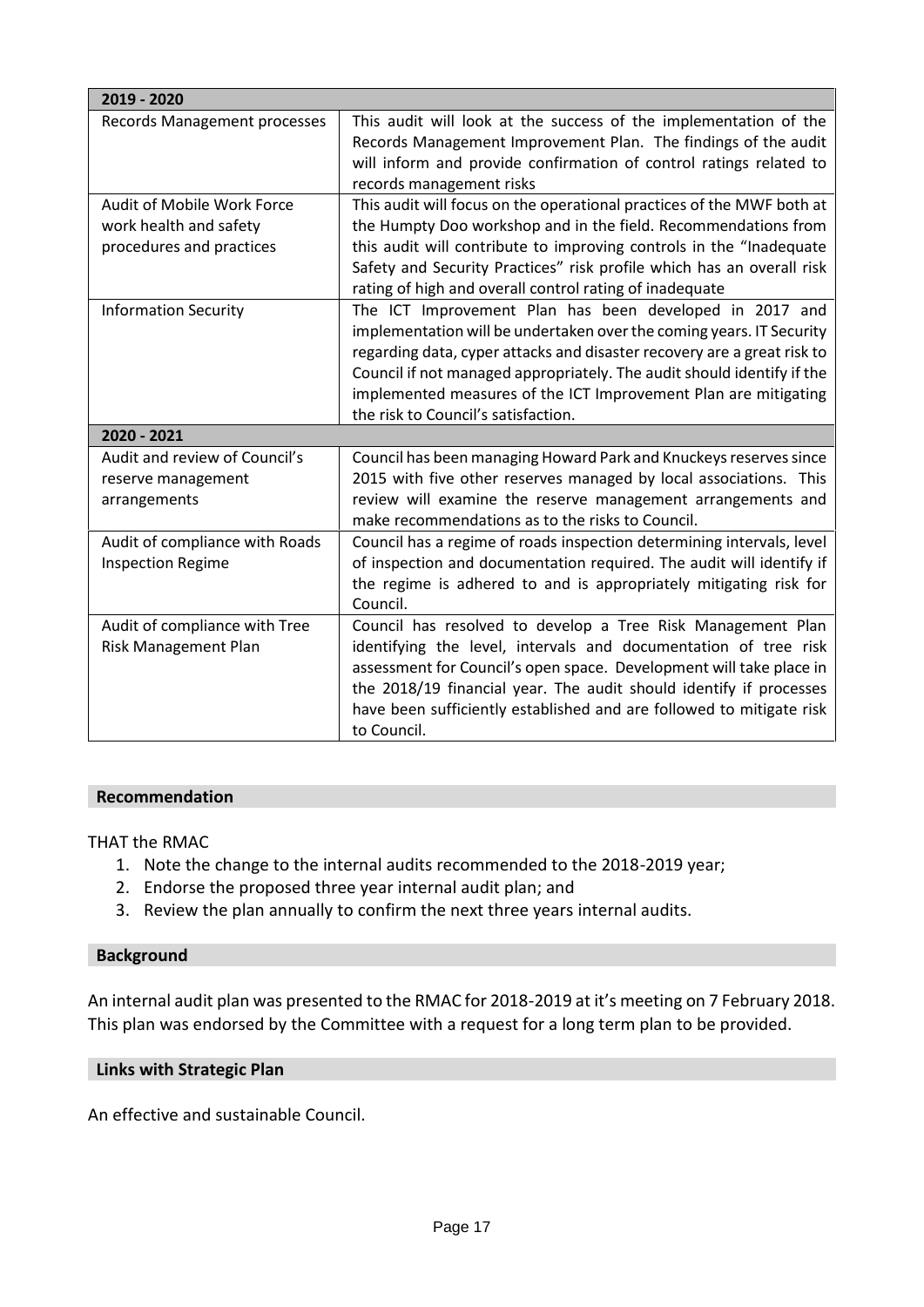#### **Legislative and Policy Implications**

This item is consistent with FIN08 Risk Management and FIN09 Risk Management and Audit Committee

**Risks**

NIL

#### **Financial Implications**

The 2018-2019 internal audit plan has a proposed budget allocation of \$30,000

#### **Community Engagement**

NIL

**Recommending Officer: David Jan, Governance and Risk Advisor**

Any queries on this report may be directed to the Recommending Officer on telephone (08) 8983 0600.

*Any member of Council who may have a conflict of interest, or a possible conflict of interest in regard to any item of business to be discussed at a Council meeting of a Committee meeting should declare that conflict of interest to enable Council to manage the conflict and resolve it in accordance with its obligations under the Local Government Act and its policies regarding the same.*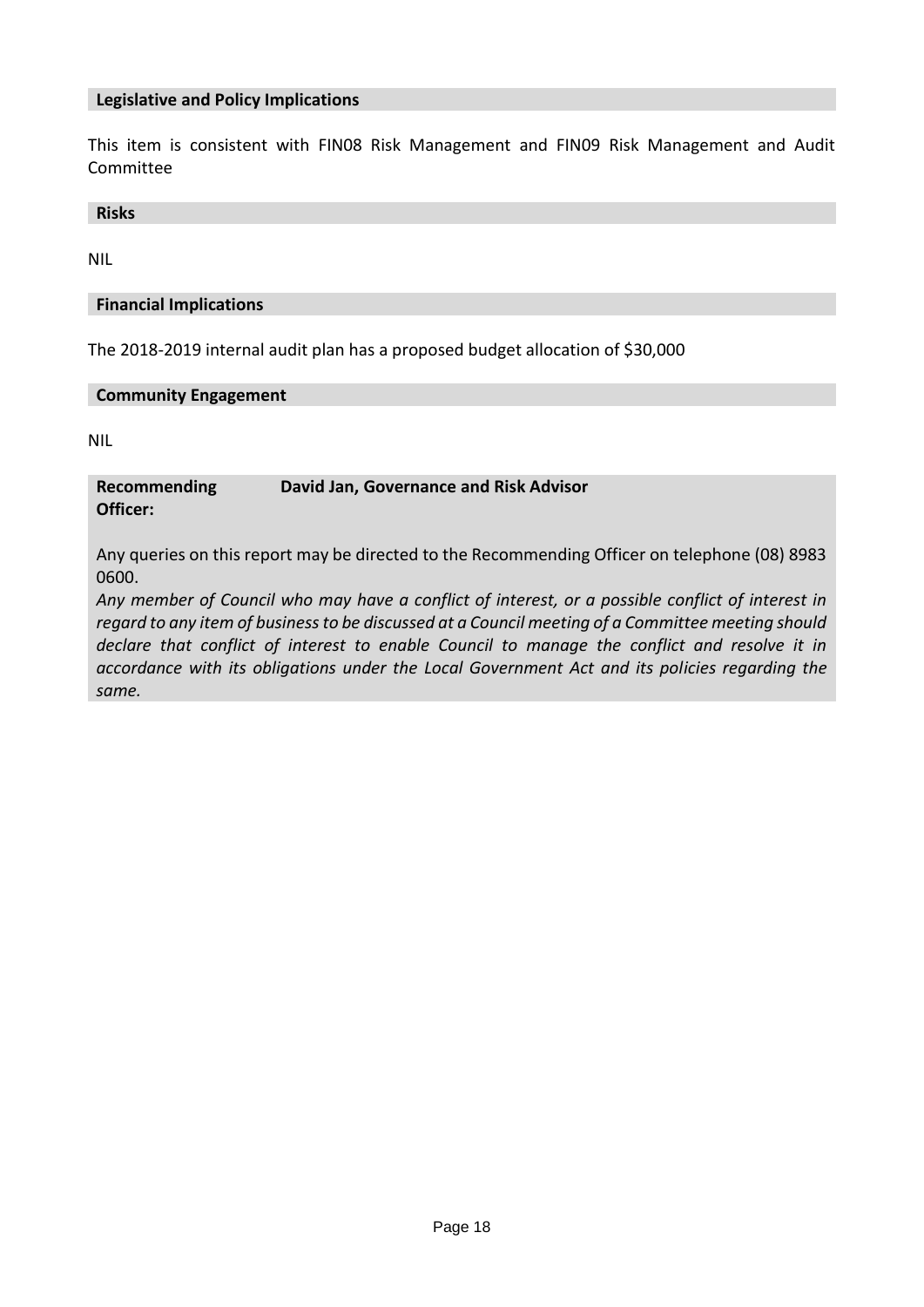

# **RMAC REPORT**

| <b>Agenda Item Number:</b> | 8.3                                          |
|----------------------------|----------------------------------------------|
| <b>Report Title:</b>       | Records Management Improvement Plan - Update |
| <b>Report Number:</b>      |                                              |
| <b>Meeting Date:</b>       | 8/05/2018                                    |
| <b>Attachments:</b>        |                                              |

#### **Purpose**

This report updates the RMAC on the progress of the Records Management Improvement Project (RMIP).

#### **Summary**

The 2017-2018 budget includes an allocation for the RMIP as well as employment of a Records Management Officer. The Initial recruitment processfor a qualified person to undertake the records management duties was unsuccessful. Consequently, Council entered into a shared services agreement with West Arnhem Regional Council to secure the services of a Records management Professional for two days per week to progress actions of the RMIP.

With contracting of the West Arnhem Regional Council's officer the following priorities have been developed as part of the project:

- 1. Priority:
	- 1.1. Development of Folder Structure (Business Classification Scheme)
	- 1.2. Development of Naming Conventions
	- 1.3. Review of Security Access for the electronic Records Management System
- 2. Priority:
	- 2.1. Development of User Manual for officers to ensure records are filed in line with the disposal schedule
	- 2.2. Development of Business Rules around Records Management (e.g. future maintenance of Business Classification Scheme)
	- 2.3. Development of Records Management Policy
	- 2.4. Development of Records Management Procedures
- 3. Priority
	- 3.1. Review of Incoming Mail Procedures and improvements for electronic handling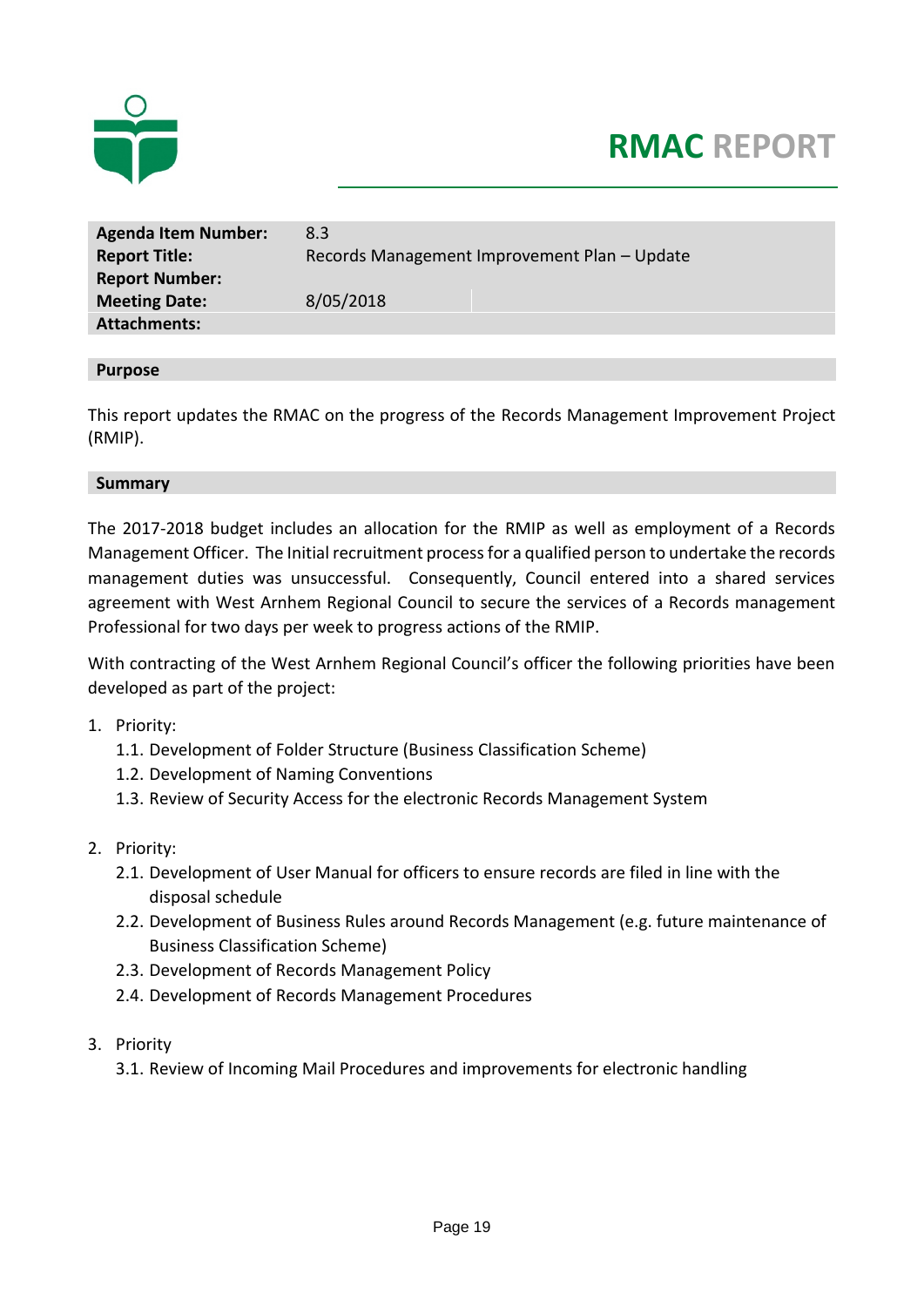### **Project Status**

### **1.1 Folder Structure**

The consultation draft is complete and delivered to the project team and the Executive Team for detailed examination. Discussions have identified improvements and alterations will result in a first draft Business Classification Scheme. This first draft will be discussed with staff for comments and final approval by the Executive Team prior to the implementation of the new folder structure.

#### **1.2 Naming Conventions**

Draft guidelines are complete. Business areas and will be distributed to the Executive Team for feedback. Officers will use these guidelines to create specific examples of record names for their sections.

#### **1.3 Security Access**

Draft guidelines are complete and forwarded to project leader. To be discussed by the Executive Team.

### **2.1 User Manual**

Creation of a detailed user manual and guide to the folder structure has commenced.

Work is commencing on the business rules, policy and procedure whilst the folder structure is being examined by the project team.

#### **Recommendation**

THAT the RMAC note the progress on the Records Management Improvement Plan.

#### **Background**

Through the development of the strategic risk register inadequate records management process was seen as a moderate risk with inadequate controls. Councils risk framework identifies that a moderate risk requires an overall control rating of adequate. As such the Records Management Improvement Plan was initiated to address the deficiencies in controls for this risk.

#### **Links with Strategic Plan**

An effective and sustainable Council.

#### **Legislative and Policy Implications**

Council has a legislative responsibility to maintain an effective records management system

#### **Risks**

As per the strategic risk register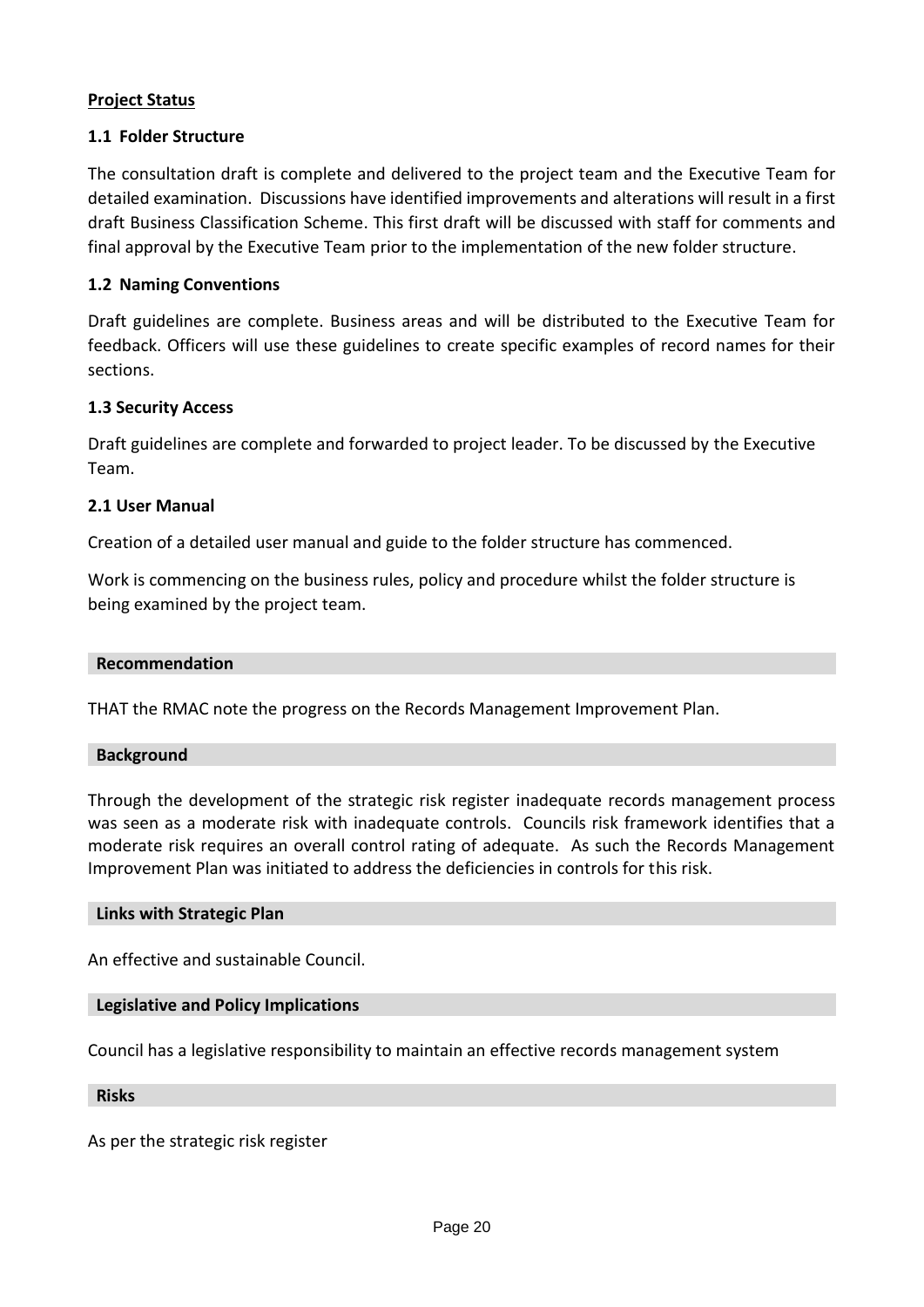#### **Financial Implications**

This initiative is fully funded in the 2017-2018 budget

#### **Community Engagement**

N/A

#### **Recommending David Jan, Governance and Risk Advisor**

**Officer:**

Any queries on this report may be directed to the Recommending Officer on telephone (08) 8983 0600.

*Any member of Council who may have a conflict of interest, or a possible conflict of interest in regard to any item of business to be discussed at a Council meeting of a Committee meeting should declare that conflict of interest to enable Council to manage the conflict and resolve it in accordance with its obligations under the Local Government Act and its policies regarding the same.*